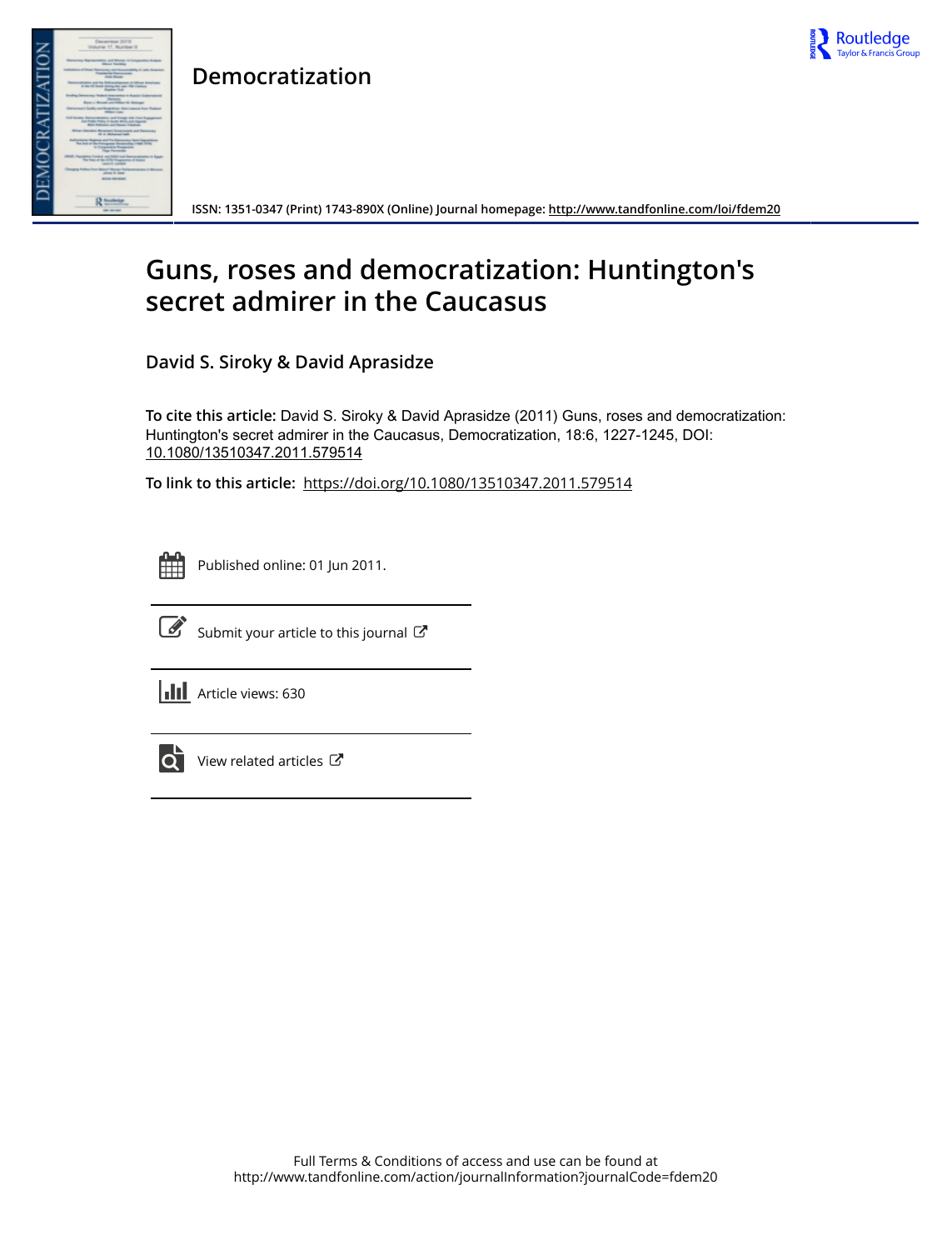

# Guns, roses and democratization: Huntington's secret admirer in the Caucasus

David S. Siroky<sup>a∗</sup> and David Aprasidze<sup>b</sup>

<sup>a</sup> School of Politics and Global Studies, Arizona State University, Tempe, AZ, USA;<br><sup>b</sup> The Graduate School, Ilia State University, Thilisi, Georgia <sup>b</sup>The Graduate School, Ilia State University, Tbilisi, Georgia

(Received 2 September 2010; final version received 4 April 2011)

Georgia is the most democratic country in the Caucasus, but arguably its democratization has also been riddled by Huntingtonian developmental crises, resulting in ethnic conflicts and civil wars. We argue that variation in the type of political instability is best understood by focusing on the interaction between nationalism and political institutionalization rather than on their independent effects. We show that Gamsakhurdia's "state-breaking nationalism", coupled with political deinstitutionalization, produced separatist and centrist civil wars. When Saakashvili's "state-making nationalism" enhanced state capacity, it marginalized the opposition and rekindled frozen separatist conflicts, but stronger administrative institutions enabled the government to avert another revolutionary regime change.

Keywords: Democratization; nationalism; institutions; violence; state formation; nation building; Caucasus; Huntington

The war between Georgia and Russia over South Ossetia and Abkhazia in August 2008 elevated interest in this small Caucasian democracy onto the world stage, but more than two years later, many of the most fundamental issues remain poorly understood, including why conflicts from the early 1990s erupted into high-level violent conflicts after having simmered at a low intensity for more than a decade and how these conflicts are linked to Georgia's democratization since the Rose Revolution in 2004.

This article focuses on the link between democratization and political instability and directs special attention to the interaction between nationalism and institutions. Our argument draws inspiration from Huntington's analysis of political order in changing societies and extends it to political developments in the South Caucasus. Huntington's original analysis (1968) focused on the factors that shape a stable political order, and his main thesis was that "political order depends in part on the relation between the development of political institutions

<sup>∗</sup>Corresponding author. Email: david.siroky@asu.edu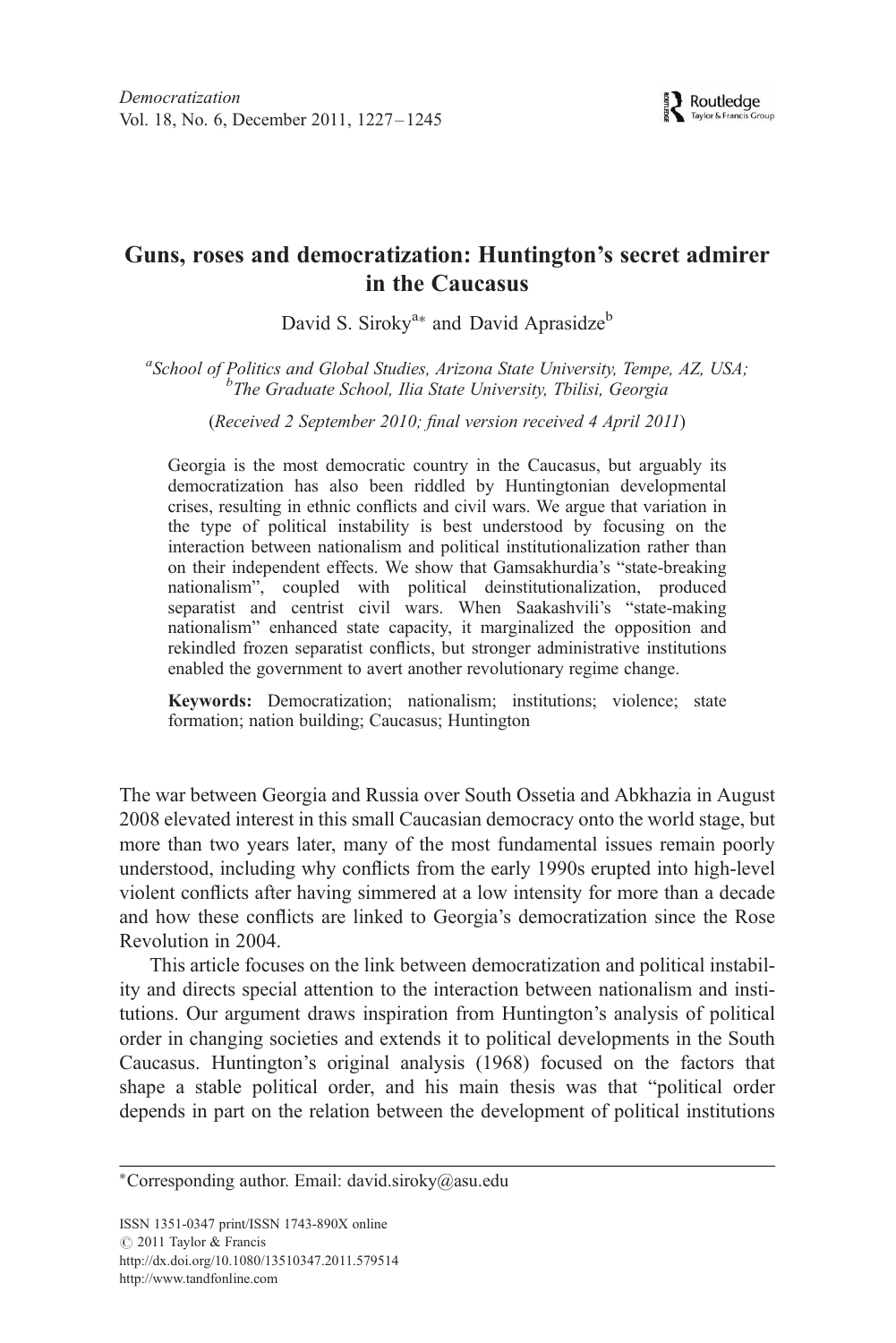and the mobilization of new social forces into politics".<sup>1</sup> Political order is obtained, then, when institutional development is compatible with the rate of social mobilization and political participation. In the limit, he argued, when the rate of mobilization outpaces institutional development, there is revolutionary war – the "extreme case of the explosion of political participation".<sup>2</sup> While this theoretical model has been criticized for its inability to explain cases in which social mobilization proceeds only haltingly, if at all, it has proven particularly useful in understanding those cases where social mobilization explodes and institutions are ill-equipped to deal.<sup>3</sup> As our analysis of the Georgian case illustrates, Huntington's framework is a particularly suitable starting point, for it focuses our attention on the crux of the problem – political instability as a function of the interaction between institutions and mobilization.

We take this one step further and show how heterogeneous *configurations* of political institutions and nationalist mobilization engendered disparate types of political instability, including the revolutionary centre-seeking wars that Huntington analysed as well as the all-too-common separatist, peripheral civil wars, both of which have befallen Georgia since its independence. We exploit temporal variation in these features of Georgia's political landscape to show that in the first transition of the early 1990s, exclusionary "state-breaking" nationalism, together with fragmented representative institutions, increased the salience of ethnic divisions and resulted in two separatist civil wars. Combined with weak administrative institutions, these conditions also generated a clan-based, centre-seeking civil war, which overthrew the first non-communist government in 1991. In the second transition, which began with the Rose Revolution in 2003, we show that "statemaking" nationalism interacted with fractured representative institutions to spawn policies aimed at ethnic coercion, which reproduced the separatist conflicts from the early 1990s. As a result of strengthened administrative institutions, however, we argue that Georgia managed to avert a centre-seeking civil war and a subsequent regime change.

The state's increased administrative capacity has been a clear result of the Rose Revolution, but this has not been balanced by an equal amount of effort to increase the state's representative institutions and participatory capacity.<sup>4</sup> Already in 2007, the International Crisis Group faulted the current Georgian regime with "sliding toward authoritarianism".<sup>5</sup> We argue that the imbalance between the developments of these two dimensions of state capacity has significantly contributed to political instability in Georgia, as it has in other democratizing states.<sup>6</sup> We unpack this claim theoretically in the next section, arguing that the explosion of political emancipation without the concomitant political institutionalization is a key cause of instability and then examine it empirically by exploiting variation within Georgia over the past 20 years. The available evidence is supportive of this thesis.

The remainder of the article outlines our main claims about the sources of political instability and then traces the argument longitudinally through the periods associated with Gamsakhurdia, Shevardnadze and Saakashvili. We find that Georgia's ethnic nationalism in the early 1990s served as a substitute for the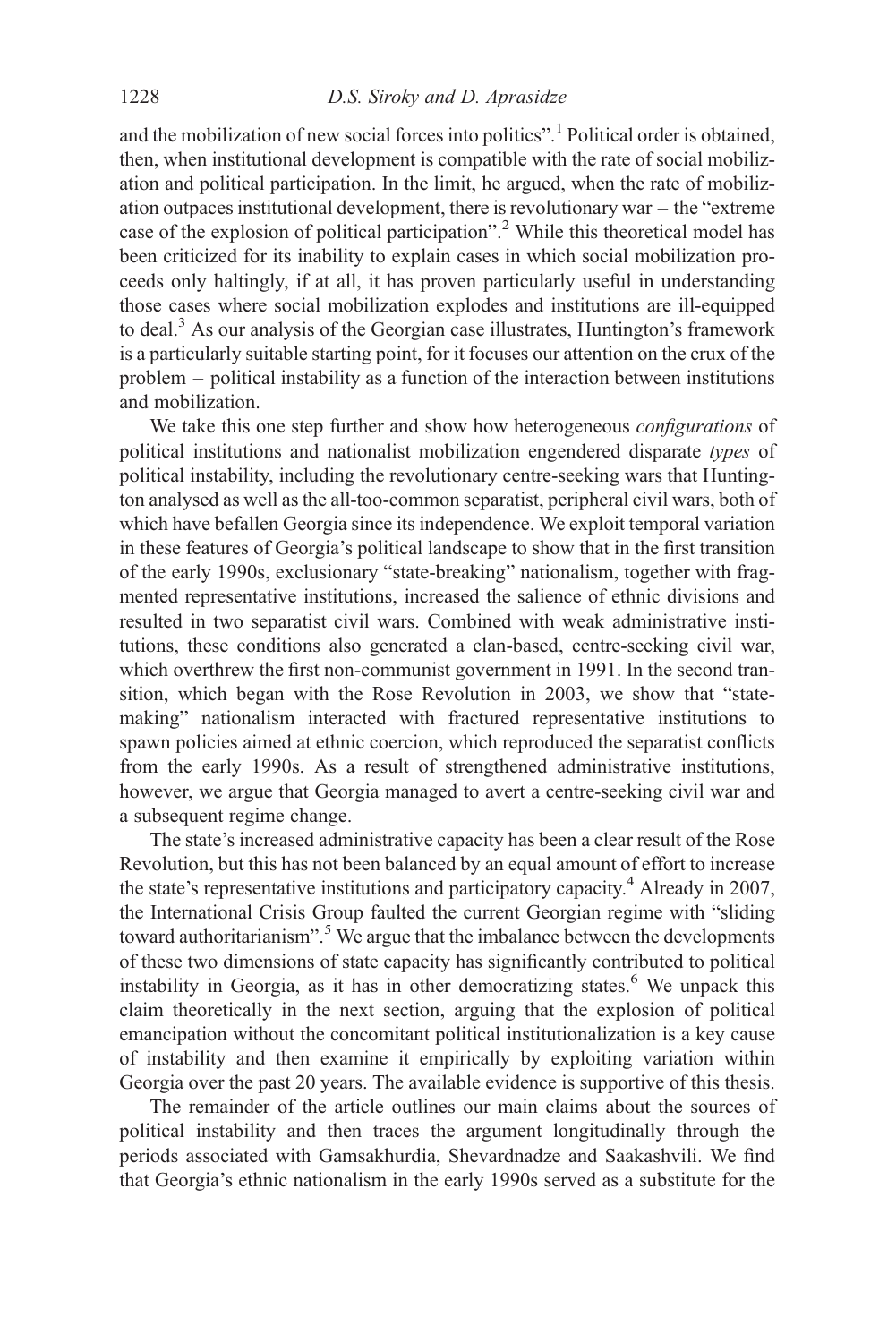# Democratization 1229

scarcity of political institutions. During the second transition period, which we date beginning in 2003, the state's superior administrative institutions prevented ethnic nationalism and internal factions from destabilizing Georgia again. The persistent fragility of its participatory institutions, and the repeated failure of efforts to build such representative institutions, has left it vulnerable to coercive state-making nationalism, however, which ultimately pushed Georgia towards renewed confrontation with its peripheral ethnic groups and internal political opposition. Our results highlight patterns of instability during Georgia's transition that can be linked to its uneven democratization and that reinforce Huntington's analysis of embryonic institutional environments and transformational instability.

# Democratization, deinstitutionalization and nationalism

Many scholars have pointed to the negative correlation between democratic dyads and interstate war – commonly known as the "democratic peace".<sup>7</sup> Other scholars have raised important objections to this line of inquiry, however.<sup>8</sup> One type of criticism has come from scholars focusing on democratization, who see internal and external conflicts as likely outcomes of democratic transitions, particularly protracted transformations.<sup>9</sup> In this article, our objective is to characterize the causal mechanisms that link protracted and partial transitions to various forms of conflicts and to illustrate this relationship using evidence from post-Soviet Georgia, which has democratized in fits and starts, and then only with respect to some of its institutions.<sup>10</sup>

We argue that the key to understanding the relationship between democratization and political instability in general – and in Georgia in particular – is the interaction between the rapid political emancipation of the masses, a sparse institutional environment and varieties of nationalisms. We see this argument as enriching Huntington's core thesis by analysing how different types of institutions and forms of nationalisms interact to create varieties of political instability. System changes both require and cause an explosion of mass participation. At the same time, institutions are in flux, because old institutions may have become obsolete and new institutions may still be subject to significant revision. As Huntington argued, when institutions are fragile and participation is abundant, political instability is likely to follow.<sup>11</sup> By bringing in two analytically distinct forms of nationalisms – state-making and state-breaking – we show that this framework can be usefully extended to account for two important types of political instability in the modern world – revolutions and secessions.

More specifically, we argue that the type of institutions that may exist, or may cease to exist, are crucial to explaining the form of political instability that is likely to ensue. In particular, it is important to know not only the strength of such institutions, but also whether they are administrative or representative in nature.<sup>12</sup> The former provides tools for regulating, administrating and generating policy outcomes. This function is essential for the stability of any political system, regardless of its regime type. The latter is typically associated only with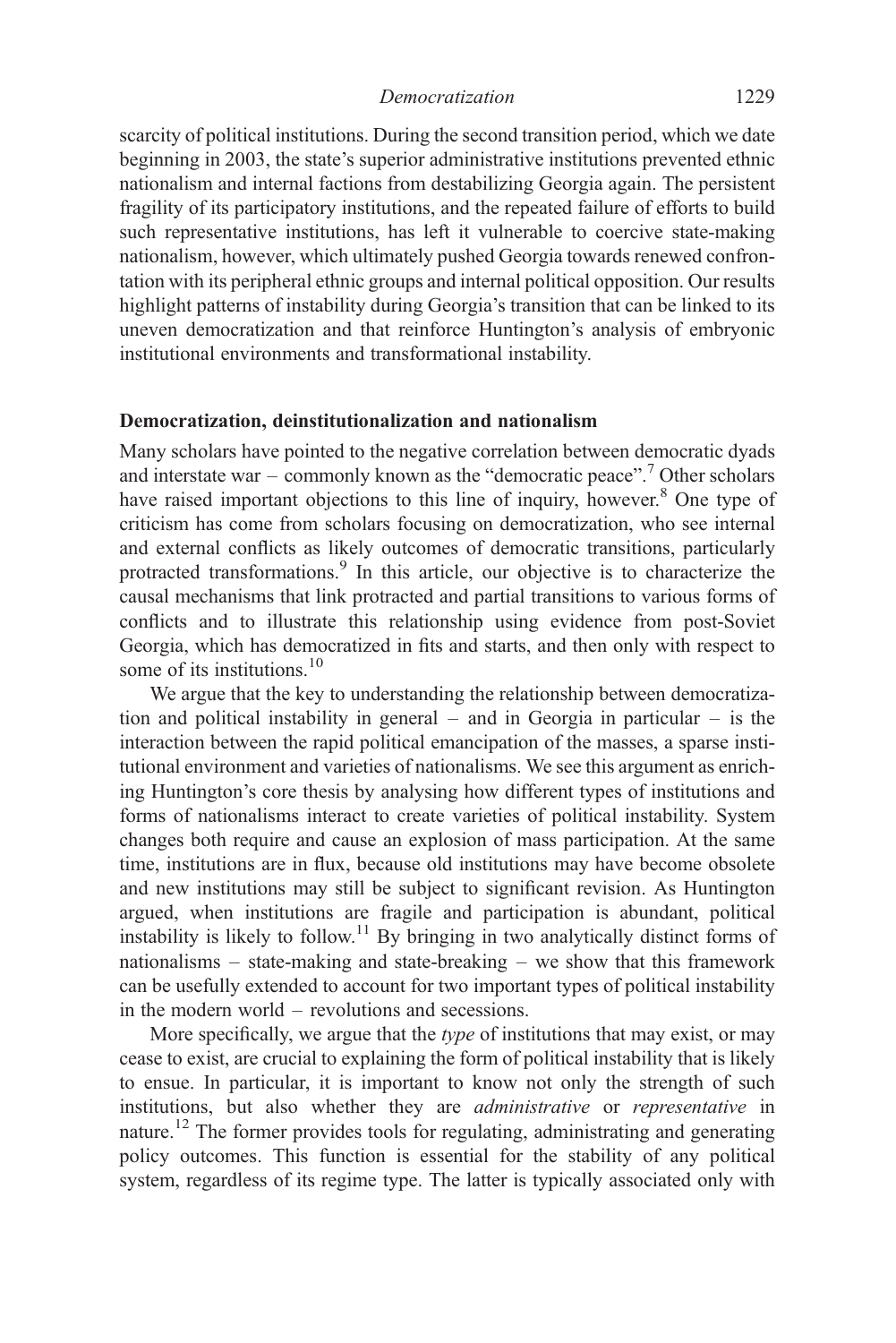democratic systems of governance, but exists –in different forms, such as institutions for accommodating ethnic minorities in the Soviet Union, the former Yugoslavia or Czechoslovakia – in non-democratic settings as well.<sup>13</sup> Soviet institutions, for example, were strong in an administrative (and coercive) sense, but strictly controlled the character of participation, and so were generally sufficient to ensure political stability. Towards the end of the Soviet Union, however, the legitimacy of the old system's institutions was frequently under attack, generating moderate tremors of instability from within. The more promptly the administrative institutions recover from such challenges, the greater the chance to halt the momentum and to re-establish stability. The longer the recovery takes, however, the sooner the symptoms may take on a life of their own and the more likely it is for instability to ensue.

Participatory institutions are typically weak (and sometimes non-existent) in post-authoritarian settings. Political parties and interest groups, for example, often need to be re-organized and sometimes even built from scratch in newly democratizing states in the post-Communist world.<sup>14</sup> Formally, there is often a significant increase in the *number* of political organizations, but these organizations represent the fluid character of the transitional political landscape and are frequently divided along factional lines that often overlap with pre-existing cultural, ethnic, religious and linguistic divisions within a society.<sup>15</sup> Given the dearth of trust in society during such transitions, the membership of most political organizations often does not extend far beyond narrow social groups, resulting in a fractured political landscape that cannot sustain sufficiently broad and coherent political coalitions and civic organizations.<sup>16</sup>

Such settings are conducive to the fusion of political and social actors, for social institutions can assume political functions such as mediation and regulation, consistent with Huntington's characterization: "political systems [praetorian polities] with low levels of institutionalization and high levels of participation are systems where social forces using their own methods act directly in the political sphere".<sup>17</sup> A good example of this was the new Georgia media, which could have served as a forum for crossing ideological and parochial lines, but was instead factionalized, captured by sundry small groups, and produced a "divided marketplace of ideas".<sup>18</sup>

The key to understanding whether, and if so how, this configuration of emancipation and institutionalization results in political instability lies in the role of nationalism, which can substitute for many of the functions that political institutions typically assume.<sup>19</sup> Nationalism may also complement democratization efforts, of course, since both nationalism and democracy rely on masses: "in the name of the people" and "rule by majority" are transcendental principles for both.<sup>20</sup> Democracy needs nationalism to delineate borders of the polity: "modern nations and modern democracies alike are too large to do without this 'imagined' quality [of nationalism]".<sup>21</sup> Like democracy, however, nationalism comes in many flavours, not all of which are conducive to democracy.<sup>22</sup> In this article, we draw attention to two types of nationalisms – *state-breaking* and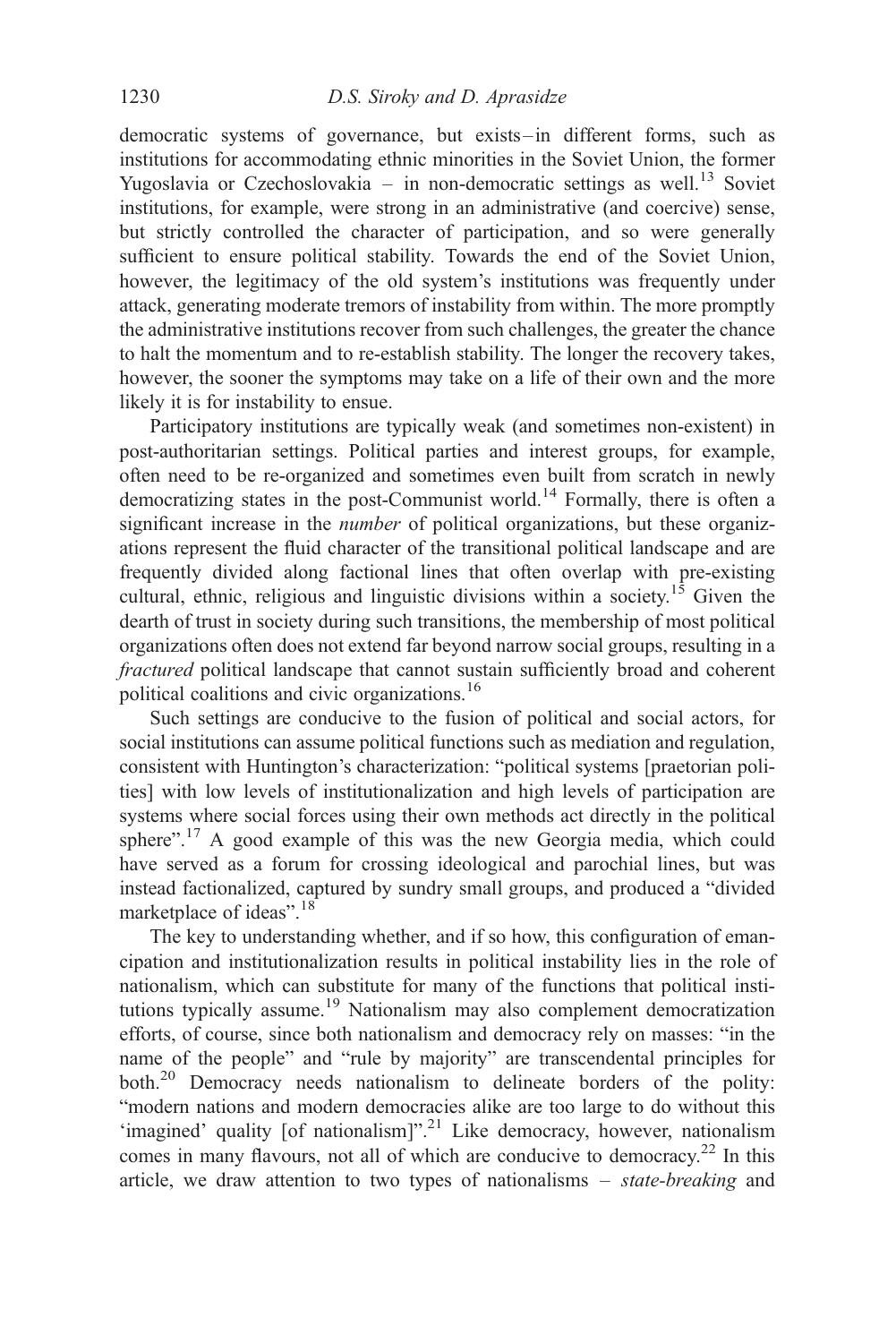state-making – discussed more fully in the next section, two types of institutions – administrative and participatory – and two kinds of instability – centre-seeking civil wars and peripheral separatist wars. Our argument is that the key to understanding the type of political instability – whether centre-seeking or peripheral – lies in the particular blend of mass participation, institutional strength and nationalism. In the previous sections, we have discussed the role of participation and institutions, and now we proceed to outline the part of our argument that pertains specifically to nationalism.

### From state-breaking to state-making nationalism

We distinguish between two ideal types of ethnic nationalisms – state-breaking and state-making – both of which have numerous empirical referents in the modern world.<sup>23</sup> The former aims to deconstruct the existing political entity by subtracting from an existing governance unit, while the latter tries to establish a new polity by adding or incorporating previously autonomous or peripheral territories and people. The former seeks to break away from a pre-existing state identity (in this case, the Soviet identity) and relies on social identities rather than on the pre-existing political institutions, while the latter aims to build or "construct" new political institutions and new political identities.<sup>24</sup> In short, statebreaking nationalism is about exclusion, and state-making nationalism is about inclusion. $25$ 

The former type of nationalism is often more characteristic of new and weak states.<sup>26</sup> Here, state institutions – participatory and administrative – are likely to be rudimentary. The political leadership often lacks institutional levers to attach people to politics. By contrast, state-making nationalism is more characteristic of societies where administrative and coercive institutions are either preserved or have been re-established, but participatory institutions are not sufficiently developed to enable the accommodation of minorities, outsiders and dissenters.

We argue that these two types of nationalisms reasonably characterize the two periods of Georgia's transformation, but that the precise effect of nationalism on political instability depends on its interaction with the institutional setting. Specifically, we show that state-breaking nationalism interacted with weak administrative and participatory institutions, which characterized the first period of transition in the early 1990s. Although administrative institutions were strengthened during the second period, participatory institutions remained weak, and both interacted with state-making nationalism. To adopt Huntington's apt characterization: "groups become mobilized into politics without becoming socialized by politics".<sup>27</sup> More developed administrative institutions enabled the new elite to quickly re-establish its operational capacities, mobilize the public, protect itself from internal factions and coerce minorities towards integration using statemaking nationalism. However, when administrative institutions are weak, social divisions may become political divisions, not only creating conflict on the periphery but also potentially rupturing the very centre of the state.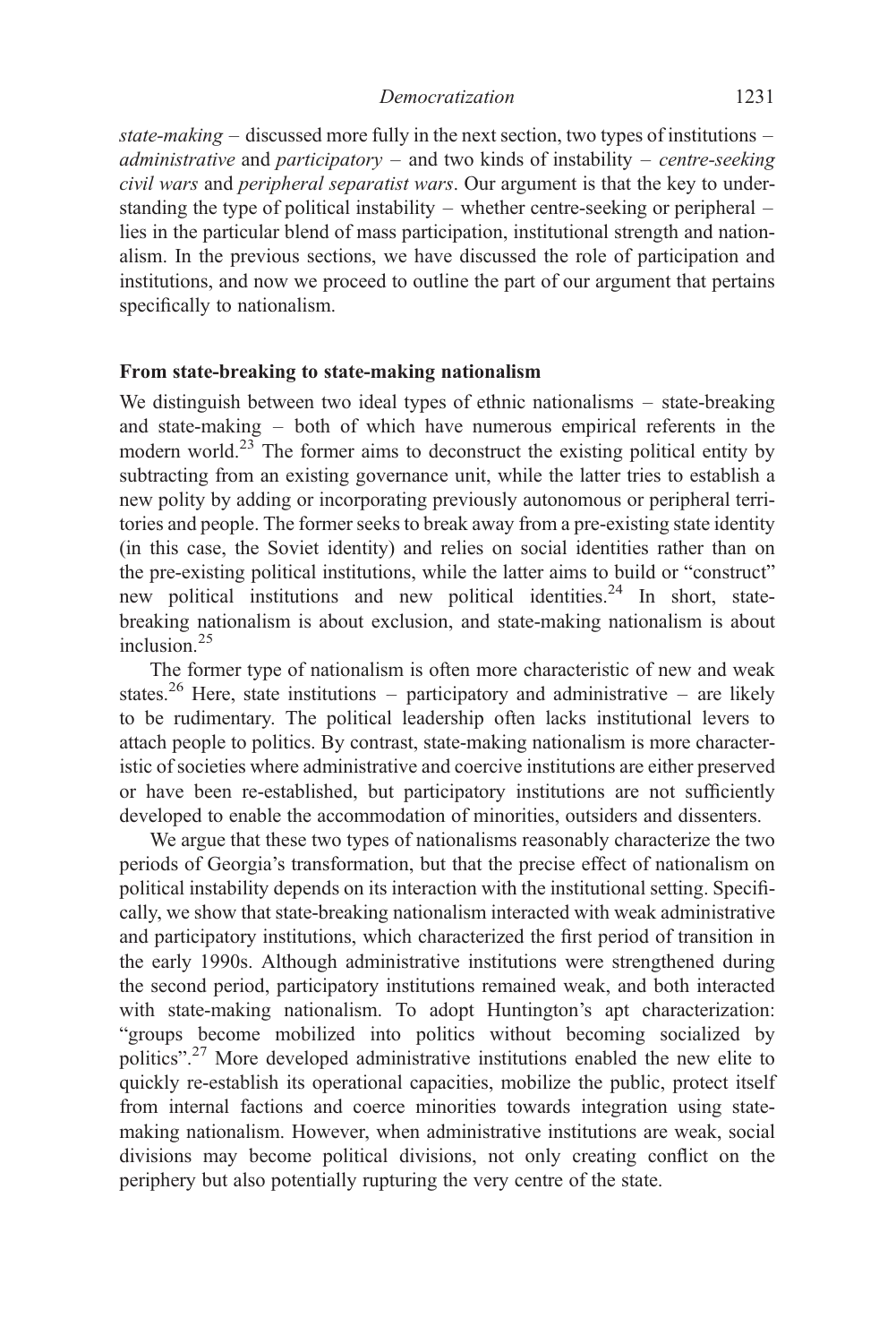On the basis of this logic, which we see as building directly on Huntington's work about political order in changing societies, we propose to examine four main claims concerning the interaction of nationalism and institutions. First, we suggest that rapid political emancipation without supportive institutionalization will contribute to political instability. Second, when participatory institutions in multicultural societies are weak, social actors will apply exclusionary statebreaking nationalism. Third, when administrative institutions are weak, the ruling elite will not be able to suppress social opponents, which will lead to centripetal confrontation. And lastly, when administrative institutions are relatively strong (but participatory institutions are still weak), the ruling elite will attempt to suppress opponents and re-establish the state by relying upon state-making nationalism. These four claims are the empirical implications of Huntington's core thesis about the causes of political order and instability, modified to incorporate the important role of nationalism in conditioning and mediating between political instability and political development.

Establishing the validity of these claims in general and in Georgia, in particular, is important from the viewpoint of theories of state formation, for debates about democratization focused on the role of democratic institutions in multinational societies and for discussions about the nature of political order and disorder in changing societies within the Caucasus and beyond. We now examine these claims empirically, drawing upon temporal variation within Georgia.

# State-breaking nationalism and civil war in Georgia

The first wave of transformation in Georgia commenced in the late 1980s, when Georgia was the frontrunner in political emancipation within the Soviet Union after the Baltic republics. Georgia witnessed an eruption of mass participation. Exclusionary "state-breaking" nationalism, together with fragmented representative institutions, increased the salience of ethnic divisions and resulted in two separatist civil wars. Combined with weak administrative institutions, these conditions also generated a centre-seeking civil war in 1991.

During Perestroika, various social movements and groups emerged in Georgia. A few dissidents from the Soviet period, mostly unknown to the broad masses, became heroes overnight after Glastnost opened the media and the first nationalist ideas reached ordinary people. Georgia's state-owned newspapers changed their names: "Young Komsomol" became "Young Iverieli" (Iveria being one of Georgia's ancient names) and "People's Education" became "National Education". Independence was soon on the tongue of public intellectuals and newly established political parties, including the Georgian branch of Communist party.<sup>28</sup> A parallel process of political emancipation erupted in Georgia's autonomous regions – especially in Abkhazia and South Ossetia. Local newspapers, intelligentsia in universities and colleges and even local party structures developed nationalistic programmes. While Georgia's emerging nationalism was aimed at breaking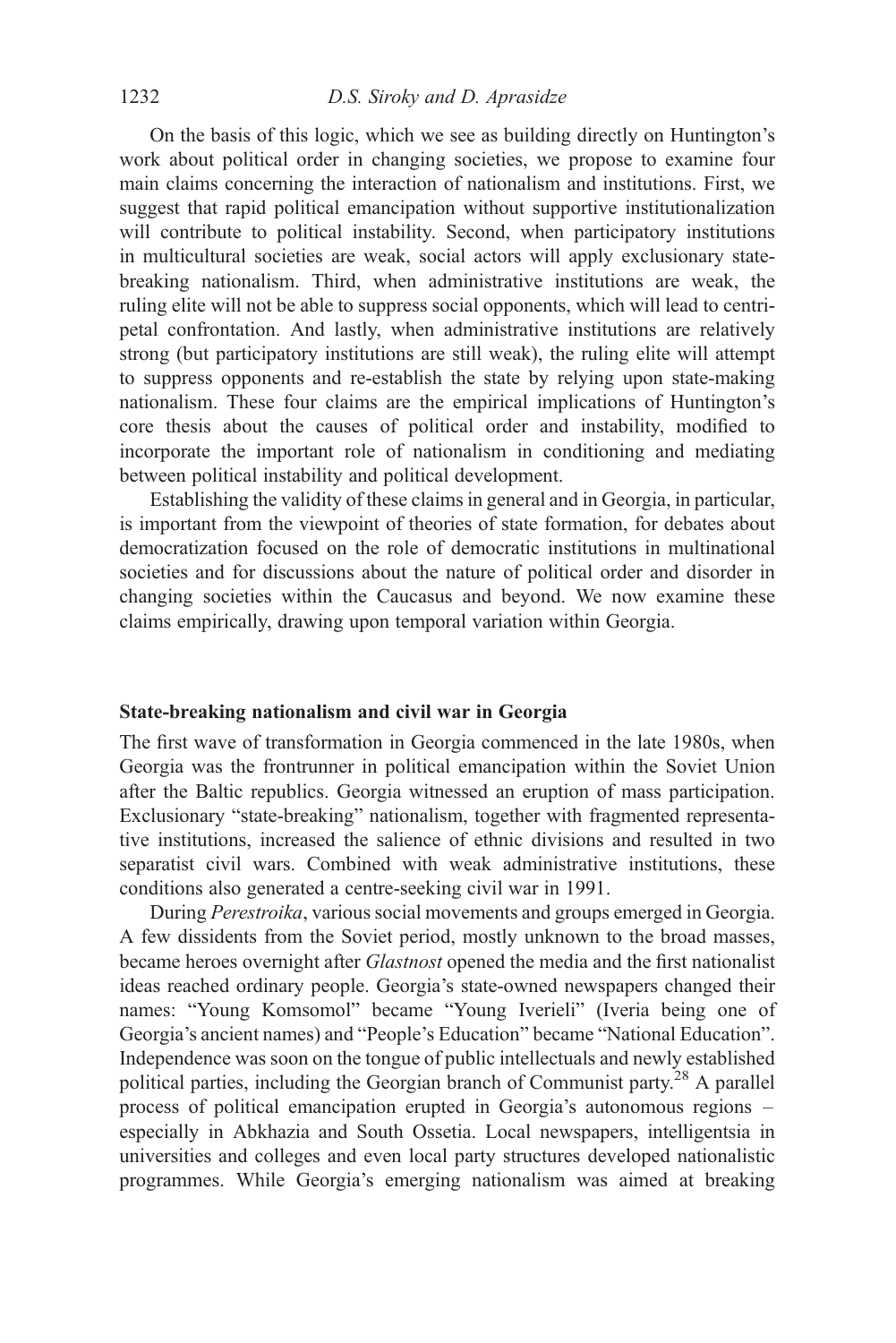away from the Soviet Union, parallel movements in Abkhazia and South Ossetia supported the preservation of the Soviet Union. $^{29}$ 

The intensity of political emancipation across the country was tremendous and entirely deinstitutionalized. The first opportunity to establish a robust representative institution to counterbalance the high rate of emancipation failed to materialize in 1990, which was both the first and the last time that all of Georgia, including Abkhazia and South Ossetia, participated in elections to form the first noncommunist parliament. An election rule that prohibited regionally based parties and groups from running in the national elections and effectively excluded (the already mobilized) minority representatives from parliament was passed, further fostering a sense of alienation among ethnic minorities, particularly among Abkhaz and Ossetian groups.<sup>30</sup>

President Gamsakhurdia subsequently attempted to accommodate the Abkhaz and even achieved an electoral arrangement with the Abkhaz leadership that would guarantee their representation in the regional parliament. Abkhaz constituted 17% of the population of the autonomous republic, but would be assured of 28 seats, whereas Georgians constituted 45% of the region, but would receive only 26 seats. This ensured a veto minority for both the Abkhaz, who feared the elimination of their regional autonomy, and the Georgians, who feared Abkhaz separatism.<sup>31</sup> This representative arrangement, fragile as it was, nevertheless prevented the outbreak of a centrifugal civil war as long as Gamsakhurdia remained in power until 1992. The newly elected Georgian parliament failed to accommodate even the exclusively Georgian factions and missed an opportunity to reform participatory institutions and local governance. Several factions even refused to recognize the government's legitimacy and instead created their own institution, the National Congress, which paved the way for the centripetal civil war in Georgia.<sup>32</sup>

The new government in Tbilisi saw local representative bodies less as a means of participation and representation and more as levers for control associated with certain administrative functions. As a result, elected local councils had only limited functions, but the heads of the local municipalities – prefects – were still appointed directly by the centre and were the real power brokers in the local municipalities. They effectively replaced the old Rayon Party secretaries.<sup>33</sup> The Abkhaz and South Ossetian bureaucracies, however, ignored directives from the centre, obeying their own leaders and depriving the central government of genuine control.<sup>34</sup>

At this point, representative institutions in Georgia existed in little more than name. Political parties flourished and were plentiful in number, but remained small in membership, often not exceeding a few hundred individuals and frequently divided along ethnic lines. Few parties and individuals tried to cross the ethnic lines and established contacts with other community leaders. A very rudimentary and internally divided civil society could hardly substitute for the absence of political institutions.<sup>35</sup>

Once nationalist programmes gained momentum in Abkhazia and South Ossetia, however, Georgia's state-breaking pro-independence nationalism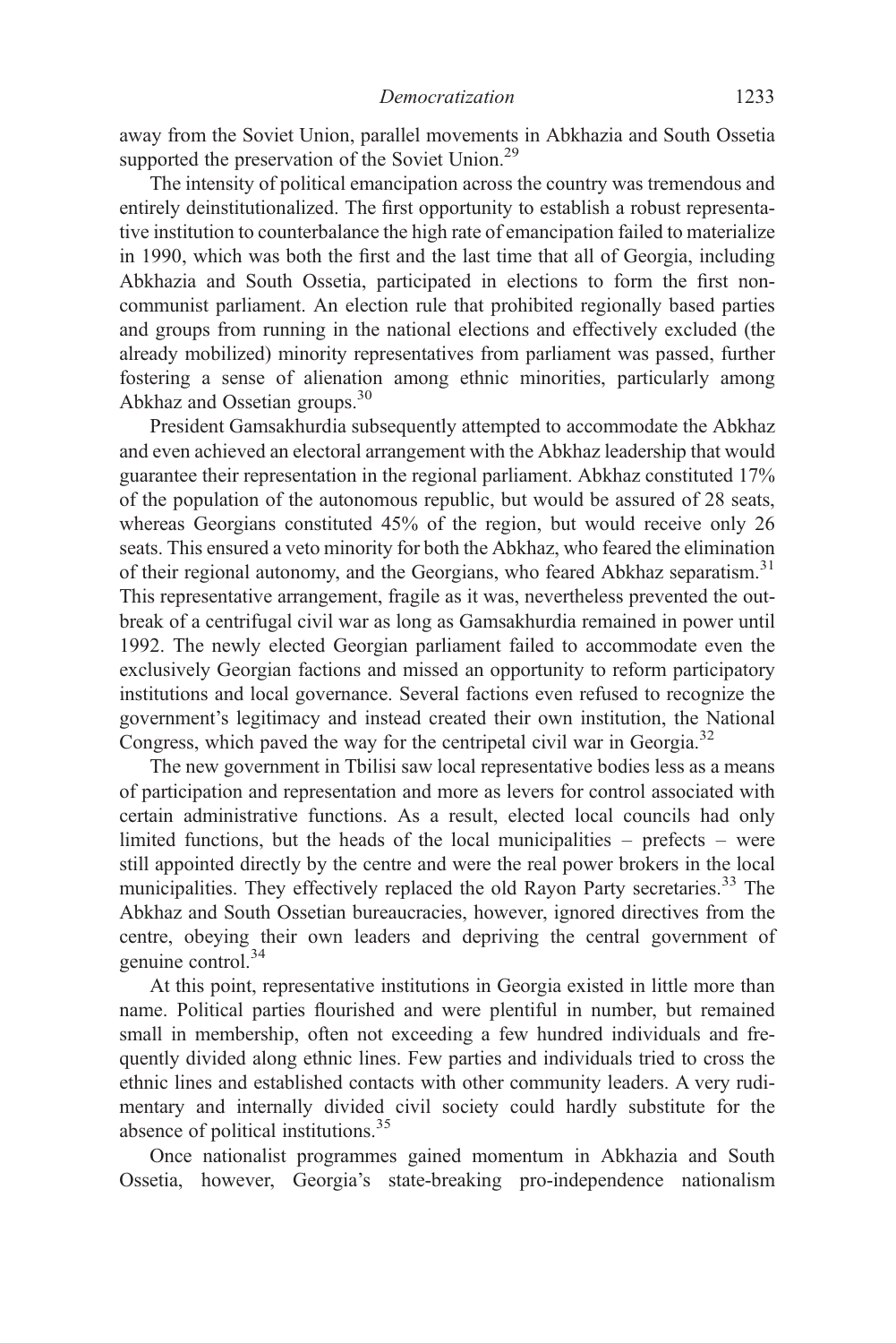morphed into a garden-variety ethnic nationalism. This state-breaking nationalism exhibited itself in a variety of ways, including the abolition of the autonomous status that South Ossetia enjoyed under the Soviet Union, which produced some of the earliest ethnic violence.<sup>36</sup> Abkhazia was still under the centre's formal control, because of ethnic Georgian's demographic advantage in the region, but also because of the affirmative action bargain that Gamsakhurdia reached with the Abkhaz leadership.<sup>37</sup> When Gamsakhurdia was ousted from power, however, the conflict in Abkhazia erupted in August 1992, and it only ended in 1993 with the defeat of the government's armed forces, the insurgents' military victory and the mass exodus of ethnic Georgians from the region.

In the background of the centrifugal ethnic conflicts in South Ossetia and Abkhazia was a centripetal civil war brewing between Georgian political factions.<sup>38</sup> In the 1990s, the cleavage pitted Gamsakhurdia supporters against Gamsakhurdia opposers. Because Gamsakhurdia failed to provide institutional mechanisms to deal with the opposition, political groups paved their own paths to political participation – most opposition parties joined the National Congress and organized military wings. Although Gamsakhurdia initially took advantage of the remnants of the Soviet administrative machinery, he could not rely on the support of the Soviet and Soviet-Georgian security forces after late 1991, for he had already alienated most of the former high-ranking Georgian bureaucrats, along with some of his own followers, and because the Soviet coercive machinery had ceased to exist as such, following the failed August coup in the Kremlin. In September of 1991, the bulk of the newly founded National Guard joined the opposition. Together with the resurgent *Mkhedrioni*, they ousted Gamsakhurdia in January 1992. The civil war continued in the western part of Georgia, parallel to the war in Abkhazia.<sup>39</sup>

This first phase of Georgia's transformation, then, started with the eruption of mass participation. Masses were mobilized around the nationalist idea of creating an independent Georgia. State-breaking nationalism was rejected and opposed in Abkhazia and South Ossetia, however, which combined home-grown nationalist projects with the idea of preserving the Soviet state. The absence of political and civil institutions made the task of inter-ethnic and inter-factional cooperation and the formation of credible commitments daunting. The first parliament not only neglected to accommodate different ethnic communities but also failed to satisfy ethnic Georgian factions. Eventually, Gamsakhurdia's state-breaking nationalism became indistinguishable from exclusionary ethnic nationalism. Gamsakhurdia's government lacked the administrative capacities to suppress competing ethnic and ideological groups, which is one of the primary reasons for his presidency lasting only one year.

The other reason is external – Russian military support – which ensured Georgia's ultimate defeat in Abkhazia and South Ossetia.<sup>40</sup> Although Russian detachments were often leaderless, disorganized and willing to sell arms to the highest bidder, the supply of heavy weaponry was a key force multiplier that contributed to the crisis that Gamsakhurdia was facing and served to shorten his tenure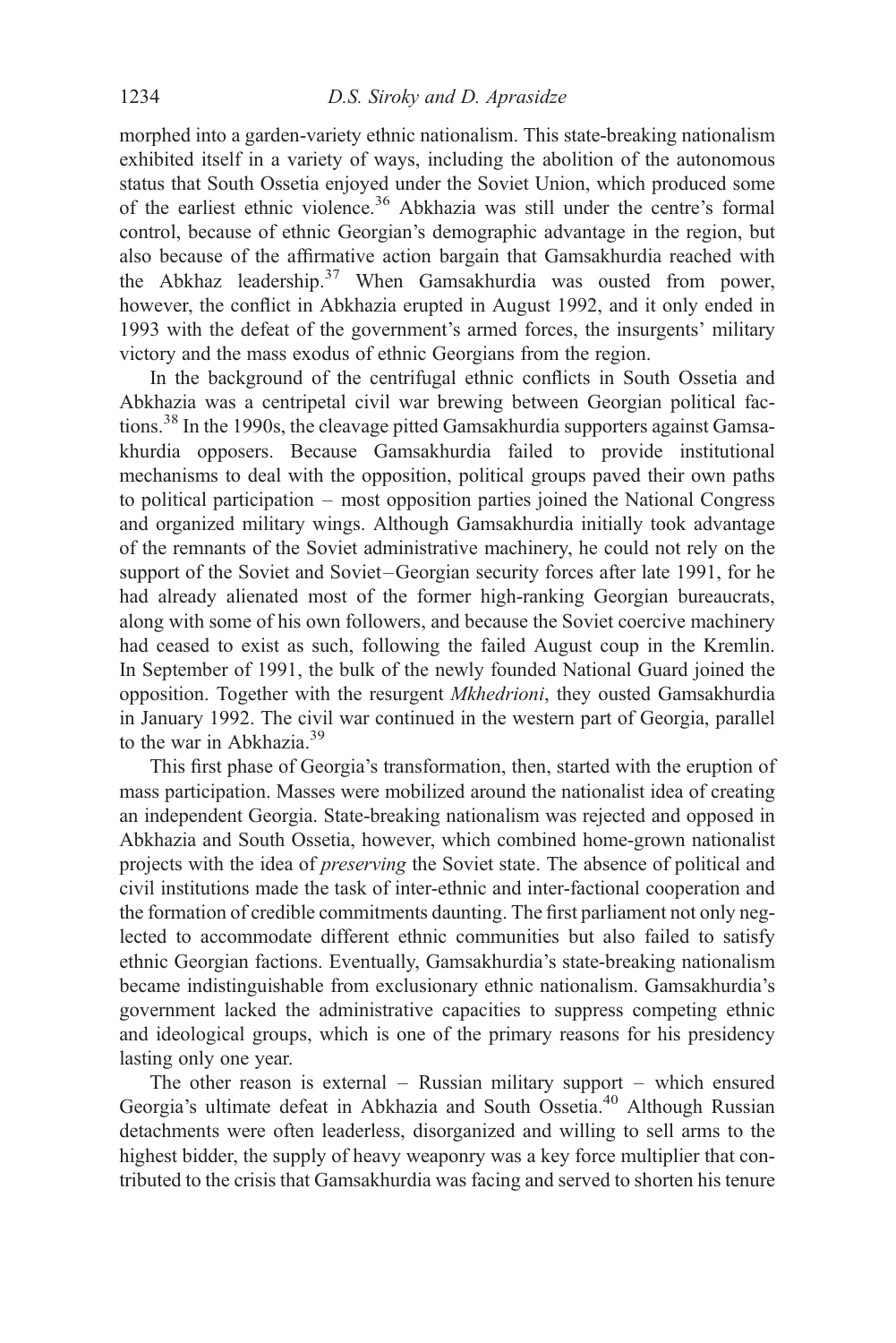in office.<sup>41</sup> Ironically, this guaranteed a decade of stability, if not democracy, in exchange for appending Georgia to the new Commonwealth of Independent States under the next government of Shevardnadze – former Georgian party boss and Soviet foreign minister, who returned to Georgia in 1992 as the head of state and became the new president in  $1995.^{42}$ 

# State-making nationalism and the August war, 2003– 2008

The second wave of transformation, which came to be known as the Rose Revolution, officially commenced when tens of thousands of Georgians demonstrated in front of the parliament in Tbilisi for the second time in modern history in 2003. The cause for mass mobilization was the failed Georgian state. Although it was triggered by election falsifications, Georgia's citizens demonstrated broadly against the failure of the first transition, which gave birth to a corrupt, inefficient and semi-autocratic state.<sup>43</sup> The opposition aimed to consummate the frozen transition, promising "unification, security and well-being".<sup>44</sup> The problems that the opposition was facing were similar, but the national awakening was different – aimed not at breaking away, but at consolidating and building Georgia's (not Georgian) state institutions.<sup>45</sup>

To achieve this new objective, Saakashvili's government focused on strengthening state administrative capacities. It paid less attention to developing fledgling participatory institutions, however. As a result, the state became stronger in one sense, both in the capital and in the regions, but it remained weak in the second sense of state capacity. Saakashvili succeeded in overcoming his main competitors by relying on the state's enhanced administrative capacities. In doing so, however, he altered the status quo in the existing conflicts and neglected to strengthen the state's participatory institutions, thereby contributing to their escalation.

We characterize the second transition under Saakashvili as a configuration of strong administrative institutions and weak participatory institutions and an emphasis on state-making nationalism, which was evident in both Saakashvili's discourse and policy towards the minority regions. Consider the name of the ruling party, the 'United National Movement' (ერთიანი ნაციონალური მოძრაობა, Ertiani Natsionaluri Modzraoba, ENM). Saakashvili deliberately selected this name to reflect his emphasis on state-making and to distinguish himself from his predecessors. He chose the foreign loan word "Natsionaluri" to indicate "national" rather than "*Erovnuli*", which is the most direct Georgian equivalent, because the latter has an ethnic connotation and is associated with Gamsakhurdia's statebreaking nationalism.<sup>46</sup>

Saakashvili's first actions in office provided further evidence and followed a classic pattern of state-making: he sought to increase the state's reach, solidifying its monopoly on the use of force and bolstering its ability to collect taxes. Budget revenues grew from US\$432 million in 2003 to almost US\$3 billion in 2008.<sup>47</sup> The state's service provision to its citizens (e.g. internal security and energy supply)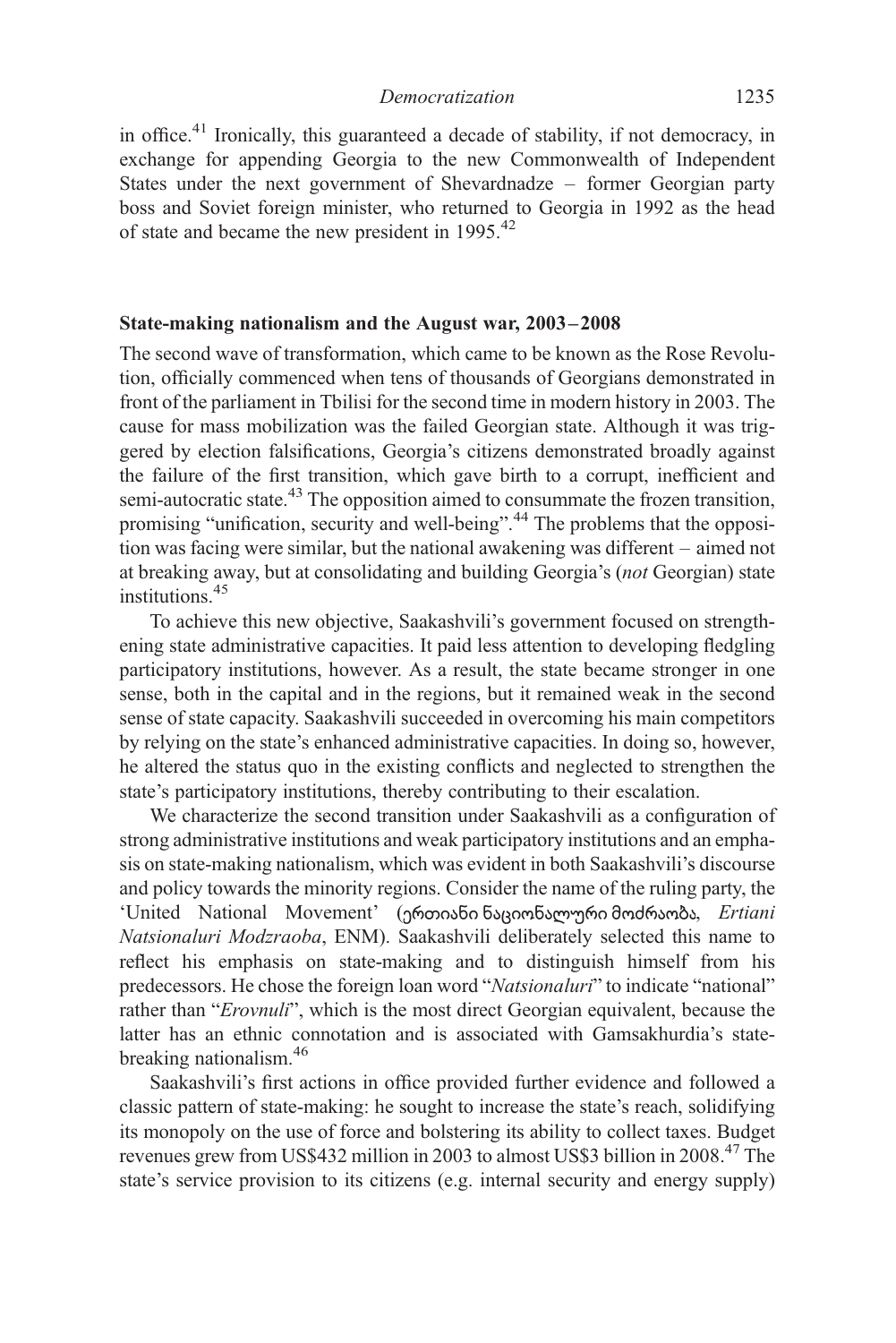improved dramatically and new infrastructural projects (e.g. roads and bridges, pipelines and urban renewal) flourished.

Saakashvili's administration quickly succeeded in building state capacity, especially in the security sector, and then relied on the relative strength of these institutions to implement further programmes.<sup>48</sup> Drawing on the state's increased capabilities and the government's popular support, Saakashvili broadened governmental control over the regions of Georgia. In 2004, the local revolution in Adjara pushed the *de facto* local ruler, Aslan Abashidze, to flee the country.<sup>49</sup> Saakashvili also significantly increased the state's presence in Javakheti, a region populated by ethnic Armenians, where the central government's control under Shevardnadze was almost a formality.<sup>50</sup> In budgetary terms, the government has allocated considerably more funds to infrastructural projects in ethnic minority regions than any previous administrations, including road and railroad constructions, water supply and gas pipelines. Although considerable challenges to minority integration remain, Saakashvili's government has deliberately pursued a strategy of active engagement in minority regions, strengthening state administrative institutions and providing better services to minority residents. Moreover, Saakashvili regularly addresses ethnic minorities in his official speeches and travels frequently to minority regions. In this sense, Saakashvili's strategy has been inclusive, but it is built upon an unstable foundation – weak participatory institutions. While the state has become stronger, society in minority regions remains weak.<sup>51</sup> As Huntington noted, and Georgia's first and second transitions illustrate, this configuration is a frequent recipe for instability. When participatory institutions are unable to deal with the "explosion of political participation", political development is impeded and the administrative institutions tend to bear the burden of maintaining political order and containing political instability.

Saakashvili's nationalism has sought to unify Georgia's polity, but fear of a fractured political landscape impelled his government to tighten its control. According to one student of Georgian politics, Saakashvili's government made a "false dichotomy" between state-making and democracy, seeking to prioritize the former over the latter.<sup>52</sup> Ethnic and regional parties continue to be banned. Georgia's central parties remain reluctant and poorly prepared to act in ethnic minority regions.<sup>53</sup> The ruling party continued the practice of co-opting influential local individuals in ethnic minority regions, inducing many local followers of Shevardnadze to become supporters of Saakashvili. The weakness of Georgia's participatory institutions, however, continued to constrain its democratization efforts. In 2007, the antagonism between the ruling party and the opposition reached a tipping point, causing a new wave of demonstrations in front of the parliament, which the police dispersed.<sup>54</sup> This police action clearly demonstrated the state's new capabilities, which stood in stark contrast to the weakness of Gamsakhurdia's government, but it also revealed the state's weakness in relying upon force to deal with the opposition. Indeed, Saakashvili's administration suffered considerable internal and international criticism for its use of force to contain the opposition, from Human Rights Watch, the US State Department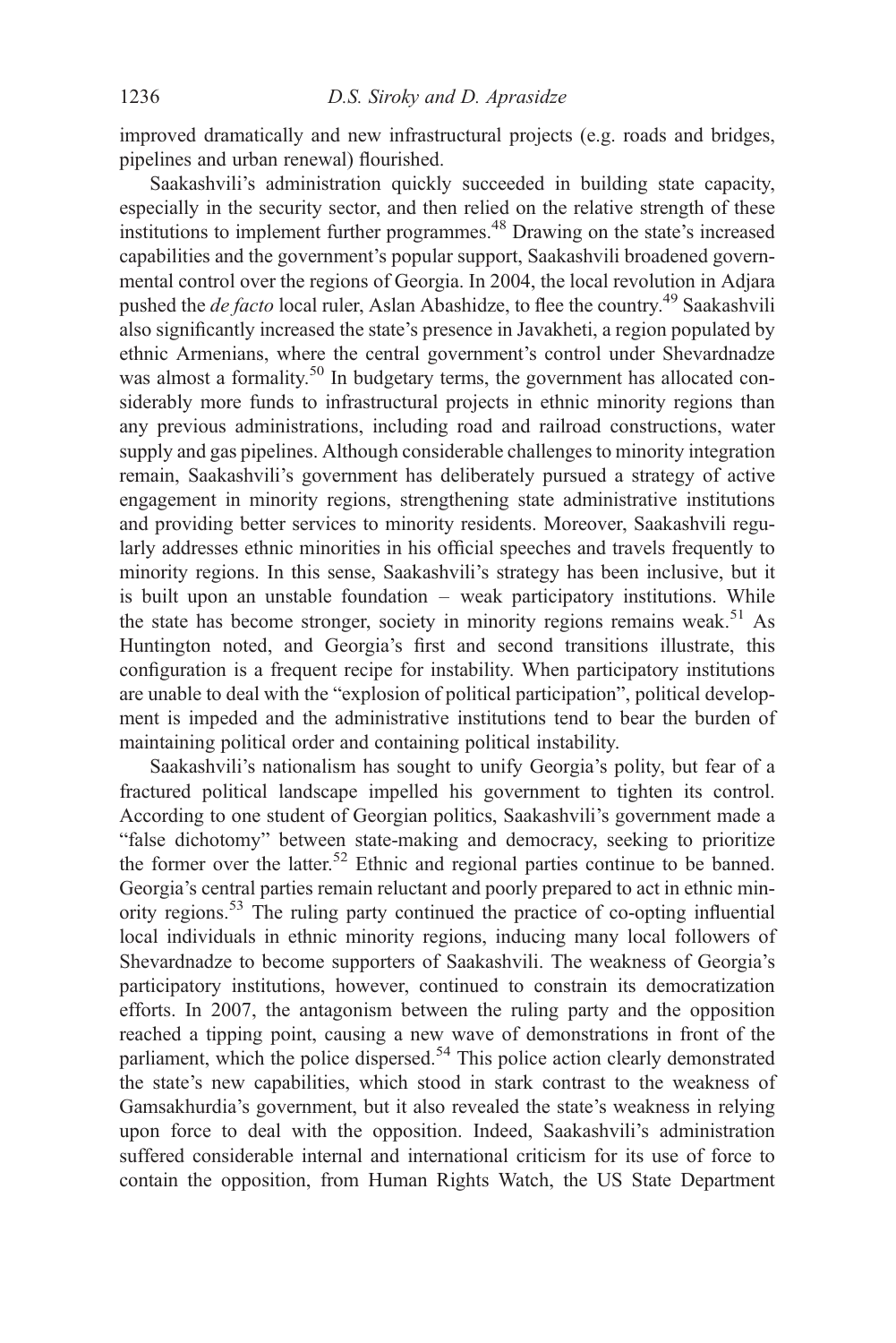and the EU, but we argue that, it survived domestically primarily thanks to its increased coercive capabilities.<sup>55</sup>

This situation can be contrasted with that in the early 1990s, when the political landscape included both a centre-seeking civil war among the Georgian factions and ethnic conflicts in Abkhazia and South Ossetia. At that time, the central government had limited administrative resources and skills to counteract factionalism at the centre and separatism on the periphery. As a result, President Gamsakhurdia was forced to abandon the country and cede power to Shevardnadze. He inherited a failed state with weak control mechanisms and a flourishing black market.<sup>56</sup> Saakashvili, in turn, invested in state administrative capacities, which were utilized to re-establish state control in the regions and, at the same time, promote an inclusionary form of state-making nationalism. State-making nationalism reached its limits in the conflict zones, however, where the increased capabilities of the Georgian state altered the perceived status quo and convinced *de facto* regional governments, as well as their patrons in Moscow, to take decisive countermeasures. Moscow's appointees took over several high-ranking positions, mostly in the security sector of the breakaway regions. In spring 2008, Moscow also commenced the slow but certain recognition of the regimes in South Ossetia and Abkhazia by setting up direct institutional links between Russian agencies and the corresponding public agencies in both the regions. Moscow also increased its military presence and built military infrastructure in Abkhazia and South Ossetia, indicating a clear escalation in Russia's policy. Worsening relations between Tbilisi and Moscow, Russia's growing ambitions in the former Soviet space and the western-brokered independence of Kosovo all served to bolster Russia's justification for intervention and recognition of Abkhazia and South Ossetia.<sup>57</sup>

Georgia's internal development has also had an immense impact on Russia's internal politics, where administrative institutions under Putin have also been strengthened, but representative institutions likewise remain weak. Struggling to keep and consolidate power in a multiethnic country with an artificially unified political system, Russia's ruling elite during the 2008 Medvedev –Putin dual reign experiment could not tolerate a direct blow to its status as a fledgling great power.58 Despite Russia's unwillingness to allow territorial integrity in Georgia to be restored on Tbilisi's terms, and arguably Tbilisi's awareness of this fact, the Georgian government eagerly tried to change the status quo in both the conflict zones – sending a mix of peace plans and threat messages to local *de facto* regimes, trying to gain supporters among their leaders, especially in South Ossetia, where several former high-ranking Ossetians defected to the Georgian side between 2005 and 2007.<sup>59</sup>

Part of the reason for Georgia's actions arguably lies in the fact that the government had tied its hands in 2004 when President Saakashvili made unanimous public commitments to restore Georgia's territorial integrity. As Mansfield and Snyder argued, "political leaders may become entrapped in their own swaggering rhetoric, [with] their reputations mortgaged to their nationalistic commitments".<sup>60</sup> Saakashvili's strong promise on national unity in 2004 became his political fate in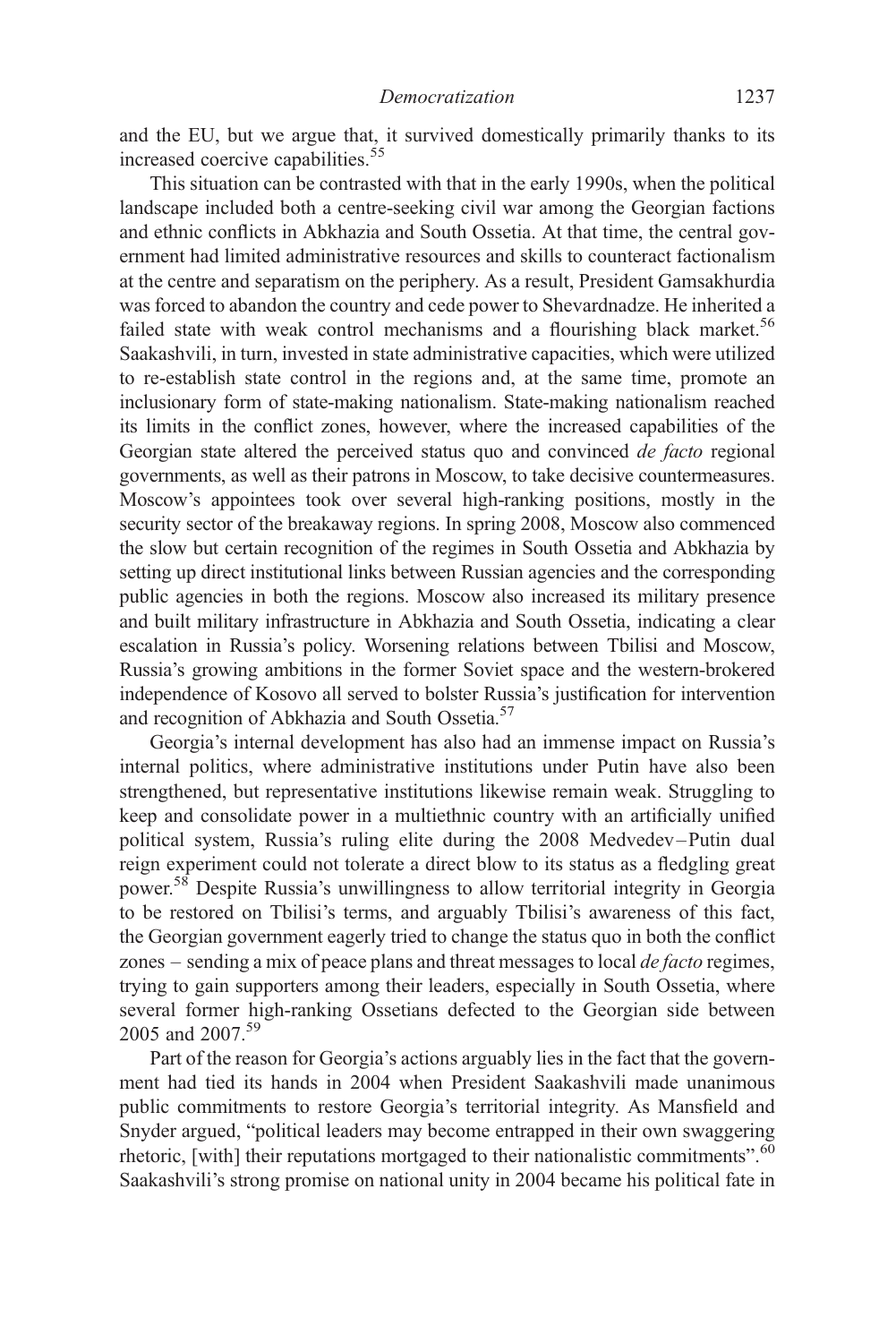2008, when Russia's creeping annexation of the two regions escalated into the Russian –Georgian war, ending with Russia's recognition of both breakaway regions as independent states, followed by the recognition of Venezuela, Nicaragua and Nauru along with a handful of non-UN member states, breakaway regions and organizations such as Transnistria, Nagorno-Karabakh, Sahrawi Arab Democratic Republic and Hamas.

Although Georgia succeeded in strengthening its state institutions, increasing their nationwide presence and projecting power outside the capital city, all preventing the political crisis from escalating to the degree that it did in the early 1990s, the second transformation significantly altered the status quo in the conflict zones, alienating local *de facto* regimes and much of the power vertical in Russia. Moscow's behaviour not only blocked Georgia's plans to reintegrate the regions, but also threatened to undo many of the state-making successes of the second transformation that earned Georgia its reputation as "a rose among thorns" in the Caucasus.

#### Conclusion

We have argued that fundamental to understanding the relationship between democratization and political instability in general – and in Georgia in particular – is the interaction between the rapid political emancipation of the masses, a sparse institutional environment and varieties of nationalisms. We see this argument as building on Huntington's core thesis and enriching it by focusing more directly on the interactive effect of different types of institutions and nationalisms on political instability. Our analysis reinforces Huntington's main point that when institutions are fragile and participation is abundant, political instability is likely to follow. In addition to the regions that Huntington examined in Latin America and Asia, the core thesis holds in the Caucasus as well. Moreover, we show that by distinguishing between two types of nationalisms – state-making and statebreaking – the framework can be extended to account for the two main types of political instability in the developing world – revolutions and secessions.

We have reasoned that when participatory institutions in multicultural societies are weak, social actors will tend to apply exclusionary state-breaking nationalism, and when administrative institutions are weak, the ruling elite will not be able to suppress social opponents, which will lead to centripetal confrontation. By contrast, when administrative institutions are relatively strong, but participatory institutions are still weak, the ruling elite will attempt to suppress opponents and re-establish the state by relying upon state-making nationalism, which will lead to peripheral confrontation.

The empirical evidence from Georgia largely supports these claims. The first transition in Georgia generated an explosion of political emancipation in the early 1990s, which drew its inspiration from state-breaking nationalism, but this occurred in the near total absence of viable political institutions. Georgians were mobilized around the idea of an independent Georgia, which induced both fear and resentment among Georgia's various ethnic minorities.<sup>61</sup> In response, ethnic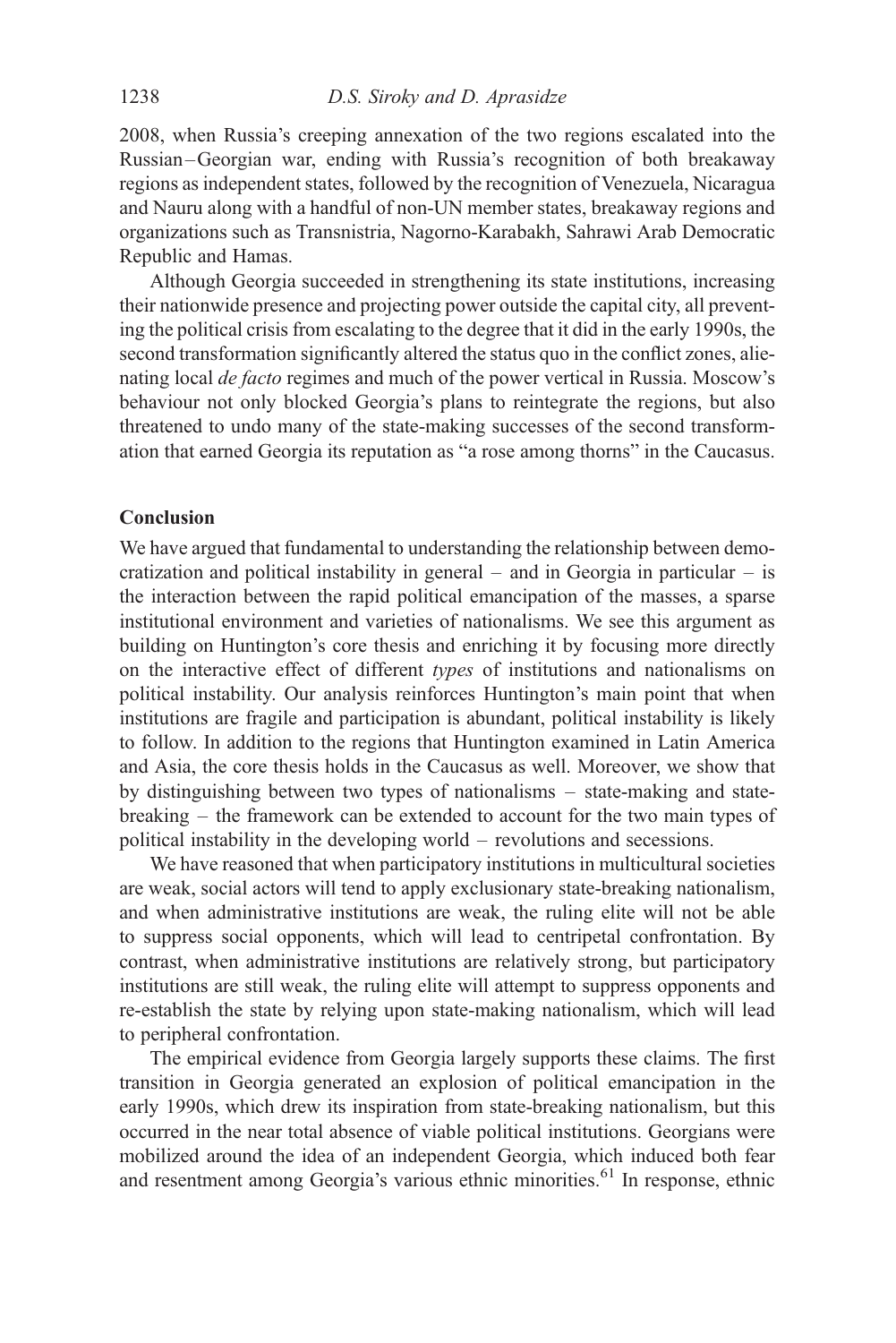minorities mobilized in support of their own nationalist projects, which focused most immediately on preserving the Soviet political order. These duelling nationalisms came to substitute for the absence of political and civil institutions. The failure of the first non-communist government to create these institutions made the task of inter-ethnic and inter-factional cooperation, and the formation of credible commitments, formidable. State-breaking nationalism developed into an exclusionary ethnic nationalism on both sides, which further fragmented Georgia's emergent political system. Since the first non-communist government also lacked the administrative capacities to suppress competing ethnic and ideological groups, two civil wars and one centre-seeking war erupted, ending the presidency of Gamsakhurdia within one year and bringing Georgia close to collapse.<sup>62</sup>

The second transition in Georgia commenced with the Rose Revolution in 2003 and was based on a new-fanged national awakening aimed at "statemaking", rather than "state-breaking". The ruling elite succeeded in strengthening administrative institutions, but it failed to develop participatory institutions in parallel. The weakness of participatory institutions marginalized the political opposition, created internal fragmentation and revealed other shortcomings in Georgia's democracy. At the same time, the state's increased coercive capacity enabled the central government to prevent an internal crisis from reaching the level of a civil war, as it did in the early 1990s. The same increased capabilities also enabled the central government to have better control over the regions and to provide improved services to its citizens. At the same time, however, it changed the status quo in the conflict zones and transformed an internal dispute in the former Soviet space, for the first time, into an explicitly inter-state conflict between Russia and one of the former republics. The Rose Revolution set into motion issues that had remained largely latent throughout the 1990s, including two ethnic separatist conflicts. This points to an important modification in Huntington's original thesis – protracted and not only rapid transitions, when combined with uneven institutional development and state-making nationalism, can incite disquieting political instability.

#### Acknowledgements

We wish to thank Professor Gordon Crawford, along with the anonymous reviewers, and Mirjam Werner for their insightful and helpful comments, which have considerably improved the article. We are also grateful for comments, conversations and encouragement to Lenka Bustikova, Mark Dietzen, Michael Hechter, Donald Horowitz, Ghia Nodia, Ernest Zitser, along with colleagues at Arizona State, Ilia State, Yale and Duke universities. All errors are our own.

## **Notes**

- 1. Huntington, Political Order in Changing Societies, vii.
- 2. Ibid.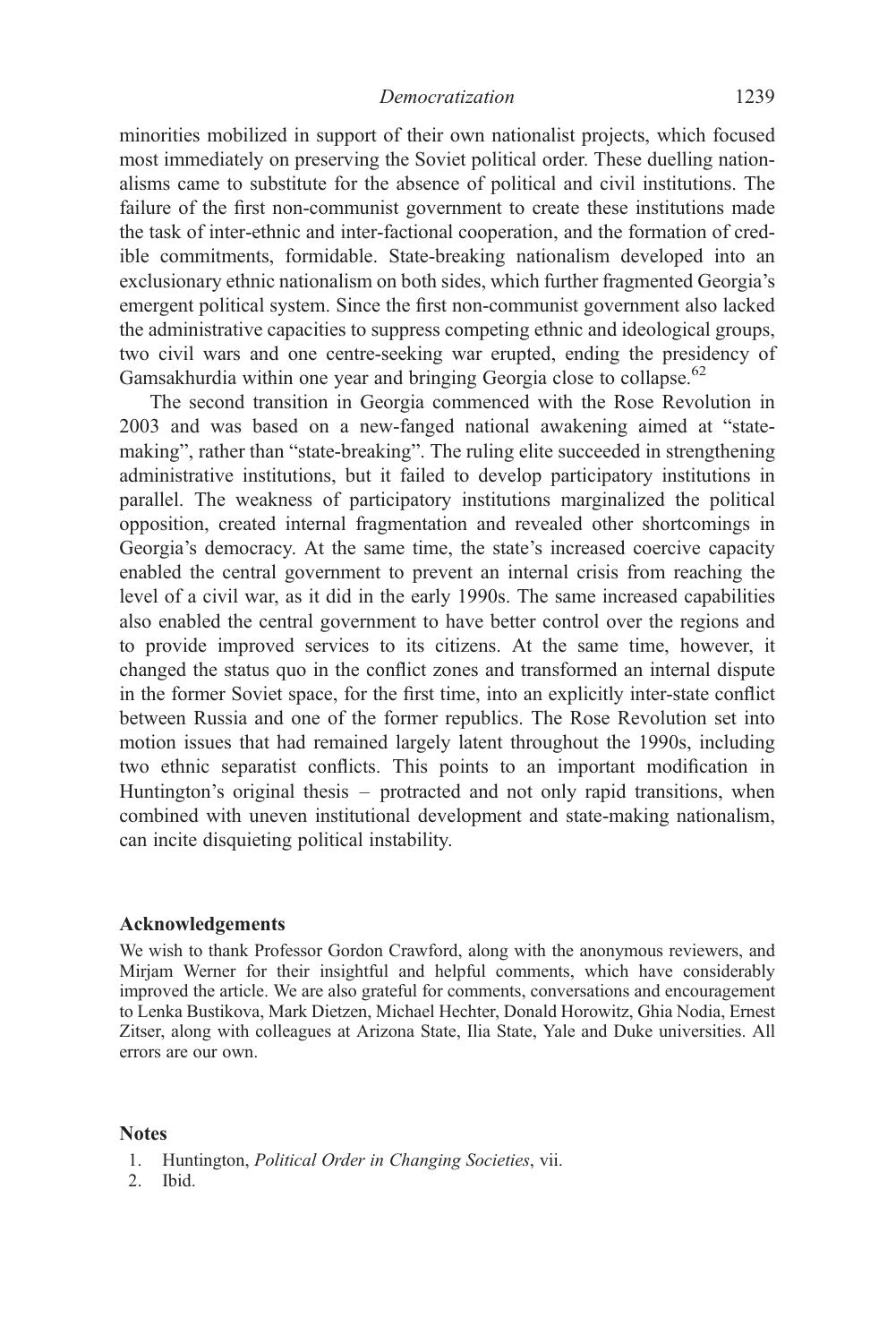- 3. Przeworski, 'Institutionalization of Voting Patterns'; Przeworski et al., 'What Makes Democracy Endure?' 41 ff.; Remmer, 'Theoretical Decay and Theoretical Development'. Organski, 'Review of Political Order in Changing Societies,' 922.
- 4. King, 'A rose among thorns'; McFaul, 'Transitions from postcommunism'; Stewart 'Democracy Promotions before and after the 'Colour Revolutions'.
- 5. International Crisis Group, Sliding Towards Authoritarianism?
- 6. Huntington, Political Order in Changing Societies; Mann, 'The Autonomous Power of the State.'
- 7. Doyle, Ways of War and Peace; Russett, Grasping the Democratic Peace; Oneal and Russett, 'The Kantian Peace'; cf. Lipson, Reliable Partners.
- 8. Gowa, Ballots and Bullets; Rosato, 'The Flawed Logic of Democratic Peace Theory'; cf. Slantchev, Alexandrova and Gartzke, 'Probabilistic Causality, Selection Bias, and the Logic of the Democratic Peace'.
- 9. Däubler, 'War and Post-Communist Democratization'; Mansfield and Snyder, 'Democratization and the Danger of War'; Mansfield and Snyder, 'Democratization and War'; Mansfield and Snyder, 'Reply to Thompson and Tucker'; Mansfield and Snyder, 'Democratic Transitions, Institutional Strength, and War'; Mansfield and Snyder, 'Incomplete Democratic Transitions and the Outbreak of Military Disputes'; Mansfield and Snyder, Electing to Fight; cf. Gleditsch and Ward, 'War and Peace in Space and Time'; Thompson and Tucker, 'ATale of Two Democratic Peace Critiques'; Ward and Gleditsch, 'Democratizing for Peace'.
- 10. Fish, 'Russia's Fourth Transition'; Linz and Stephan, Problems of Democratic Transition and Consolidation; Nodia, 'How Different Are Postcommunist Transitions?'; Offe, Varieties of Transition. Some scholars argue that 'if [difficult] transitions succeed then the new democratic governments are more likely to consolidate', but also link rapid change to conflict. See Casper, 'The Benefits of Difficult Transitions'.
- 11. Huntington, Political Order in Changing Societies, 79, 41; Mansfield and Snyder, Electing to Fight.
- 12. Mansfield and Snyder, Electing to Fight, 59; cf. Mann, 'The Autonomous Power of the State'.
- 13. On federalism in such settings, see Horowitz, Ethnic Groups in Conflict, 601-80; Roeder, 'Soviet Federalism and Ethnic Mobilization'; Bunce, Subversive Institutions; Bakke and Wibbels, 'Regional Inequality, Ethnic Diversity and Conflict in Federal States'; Hale, 'The Double-Edged Sword of Ethnofederalism'; Brancati, Peace by Design.
- 14. Linz and Stepan, Problems of Democratic Transition and Consolidation; Elster, Offe and Preuss, Institutional Design in Post-Communist Societies
- 15. Kitschelt et al., Post-Communist Party Systems; Bustikova and Kitschelt, 'The Radical Right in Post-Communist Europe'; Grzymala-Busse and Darden, 'The Great Divide'; Ishiyama, 'Historical Legacies'; Pop-Eleches, 'Historical Legacies and Post-Communist Regime Change'.
- 16. Rose, 'Postcommunism and the Problem of Trust' (see also Note 13).
- 17. Huntington, *Political Order in Changing Societies*, 80.<br>18. Snyder, *From Voting to Violence:* Snyder and Ballentin
- Snyder, From Voting to Violence; Snyder and Ballentine, 'Nationalism and the Marketplace of Ideas'.
- 19. Smith, *National Identity*<br>20. Nodia. 'Nationalism and
- Nodia, 'Nationalism and Democracy'.
- 21. Nodia, 'Nationalism and Democracy,' 8; Shelef, Evolving Nationalism.
- 22. Auer, 'Nationalism in Central Europe'; Bunce, 'The National Idea'.<br>23. Hechter, Containing Nationalism.
- Hechter, Containing Nationalism.
- 24. Hechter, Containing Nationalism, 1-34.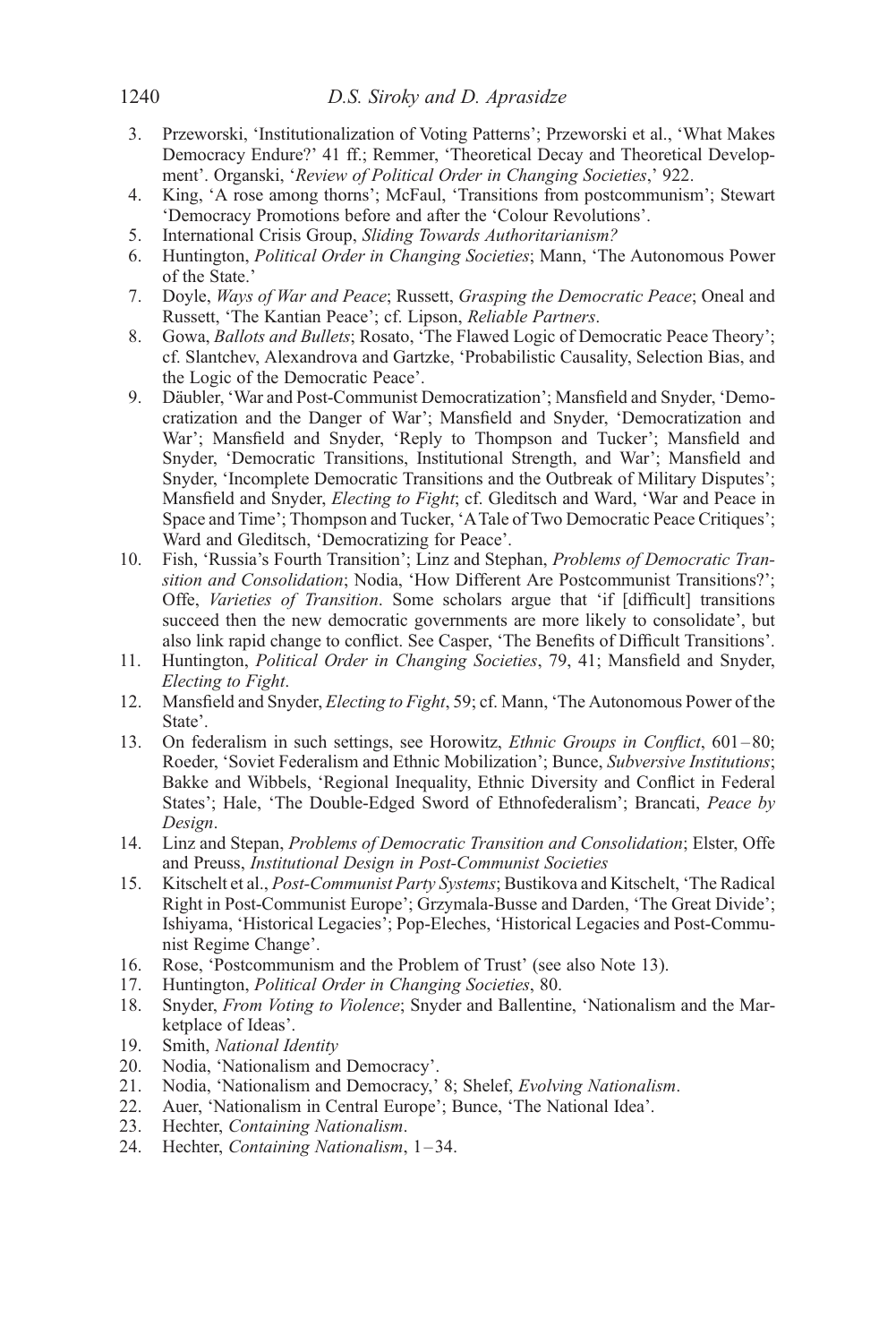- 25. Although this theoretical distinction appears clean, in practice, state-breaking nationalism can swiftly mutate into state-making nationalism, as it did in Georgia.
- 26. Mansfield and Snyder, *Electing to Fight.*<br>27. Huntington, *Political Order in Changing*
- 27. Huntington, *Political Order in Changing Societies*, 83.<br>28. The local Georgian Branch of Communist Party declare
- The local Georgian Branch of Communist Party declared its independence from the Soviet Communist Party and incorporated the notion on Georgia's National Independence into its programme after the August 1991 coup attempt in Moscow. On the politics of the late 1980 and the first half of 1990, see Aves, Path to National Independence in Georgia; Suny, The Making of the Georgian Nation, 317-35.
- 29. Suny, The Making of the Georgian Nation; Cornell, Small Nations and Great Powers.<br>30. Cheterian *War and Peace in the Caucasus* 174.
- 30. Cheterian, *War and Peace in the Caucasus*, 174.<br>31. Cheterian. *War and Peace in the Caucasus*. 189.
- 31. Cheterian, *War and Peace in the Caucasus*, 189.<br>32. Hanf and Nodia, *Georgia Lurching to Democrac*
- 32. Hanf and Nodia, Georgia Lurching to Democracy, 27-9.<br>33. Losaberidze, Kandelaki and Orvelashvili, Local Governai
- 33. Losaberidze, Kandelaki and Orvelashvili, *Local Governance in Georgia*.<br>34. They even prevented Gamsakhurdia from appointing prefects. When
- They even prevented Gamsakhurdia from appointing prefects. Wheatley, From National Awaking to Rose Revolution, 150.
- 35. Nodia, Civil Society Development in Georgia, 13; Hanf and Nodia, Georgia Lurching to Democracy.
- 36. Hanf and Nodia, Georgia Lurching to Democracy, 13; Cheterian, War and Peace in the Caucasus, 176.
- 37. Jenne, Ethnic Bargaining.
- 38. Sambanis, 'Do Ethnic and Non-ethnic Civil Wars Have the Same Causes?'<br>39. Cheterian. *War and Peace in the Caucasus*. 155–216.
- 39. Cheterian, *War and Peace in the Caucasus*, 155–216.<br>40. Siroky. 'International Dimensions of Secessionist Insu
- 40. Siroky, 'International Dimensions of Secessionist Insurgency'.<br>41. Cornell. Small Nations and Great Powers
- 41. Cornell, *Small Nations and Great Powers*<br>42. Hanf and Nodia. *Georgia Lurching to Der*
- 42. Hanf and Nodia, Georgia Lurching to Democracy, 37–40.<br>43. Wheatley. From National Awaking to Rose Revolution. 103
- 43. Wheatley, From National Awaking to Rose Revolution, 103-142.<br>44. Saakashvili. 'Inaugural Speech'.
- 44. Saakashvili, 'Inaugural Speech'.<br>45. Marten. 'Warlordism. Sovereignt
- Marten, 'Warlordism, Sovereignty and State Failure'.
- 46. Gamsakhurdia made extensive use of the term 'erovnuli', which can be translated as 'ethnic Georgian'. Aprasidze, 'Georgia's New Nationalism', 185 ff.
- 47. Mitchell, 'Compromising Democracy', 175 –6.
- 48. Darchiashvili, Security Sector Reform in Georgia
- 49. Marten, 'Warlordism, Sovereignty and State Failure'.<br>50. Siroky. 'International Dimensions of Secessionist Insu
- Siroky, 'International Dimensions of Secessionist Insurgency'.
- 51. Wheatley, 'The Integration of National Minorities'.
- 52. Mitchell, 'Compromising democracy', 178; Lanskoy and Areshidze, 'Georgia's Year of Turmoil'; Shafir, 'What Comes After Communism?', 18; George, 'The Dangers of Reform', 171.
- 53. Nodia and Scholtbach, The Political Landscape of Georgia.
- 54. Nodia, Georgia.
- 55. 'Tear gas used on Georgia protest'; Human Rights Watch, 'Georgia: Police Beat Peaceful'.
- 56. Kukhianidze, 'Corruption and organized crime in Georgia'.
- 57. Illarionov, 'The Russian leadership Preparation'.
- 58. Filipov, 'Diversionary Role of the Georgia–Russia Conflict'.
- Kalyvas, 'Ethnic Defection in Civil Wars'.
- 60. Mansfield and Snyder, Electing to Fight, 11.
- 61. Petersen, Understanding Ethnic Violence.
- 62. Hanf and Nodia, Georgia Lurching to Democracy, 31 –3.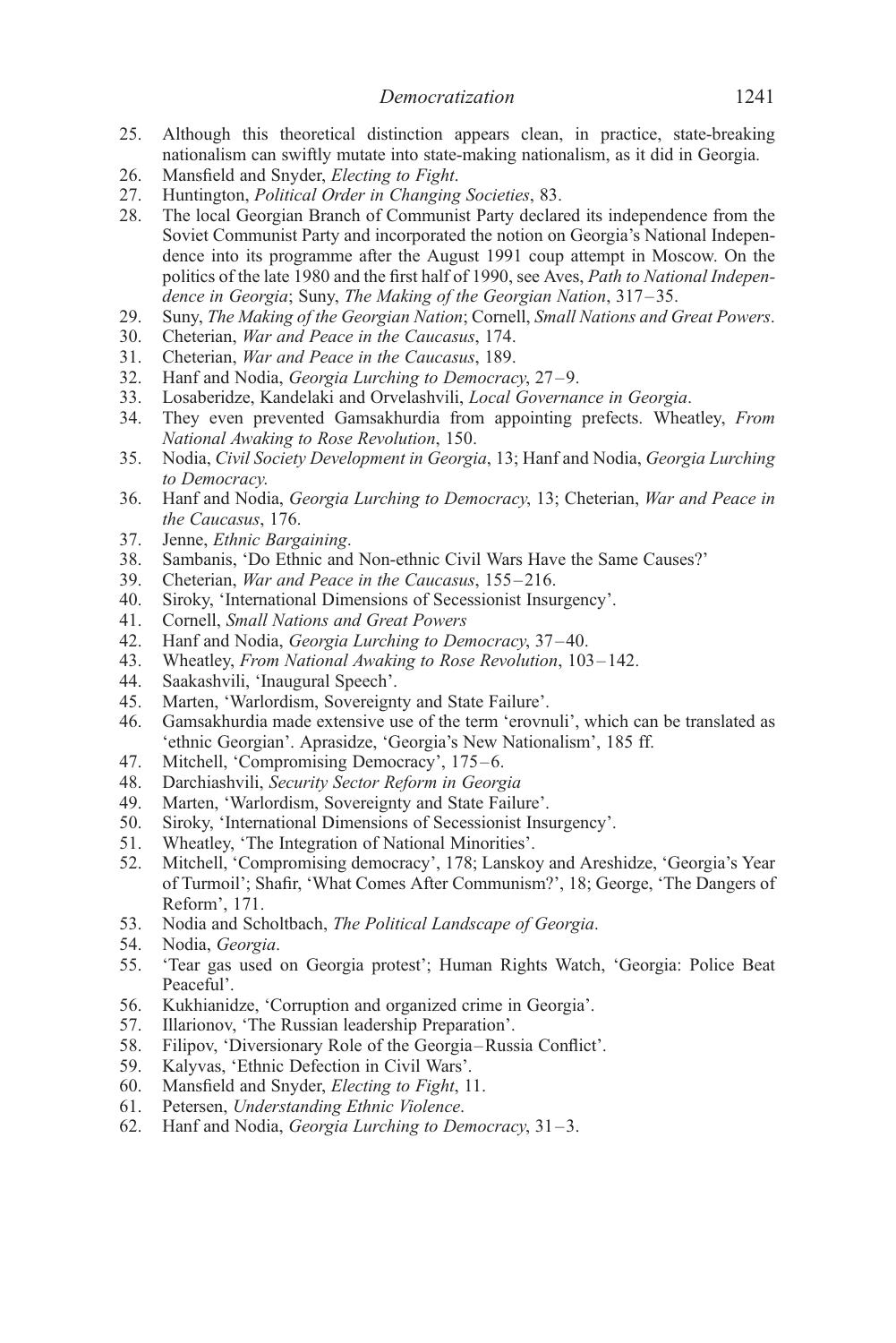## Notes on contributors

David S. Siroky is Assistant Professor of Political Science in the School of Politics and Global Studies at Arizona State University. His research focuses on ethnic conflict, group cohesion, and state formation.

David Aprasidze is Professor of Political Science in the Graduate School at Ilia State University. His research focuses on foreign policy and democratization.

#### Bibliography

- Aprasidze, David. 'Georgia's New Nationalism: A Better Opportunity for State Building?'. In OSCE Yearbook 2004, ed. Institute for Peace Study and Security Policy, 179–90. Baden-Baden: Nomos Verlagsgesellschaft, 2005.
- Auer, Stefan. 'Nationalism in Central Europe a Chance or a Threat for the Emerging Liberal Democratic Order?'. East European Politics and Societies 14, no. 2 (2000):  $213 - 45.$
- Aves, Jonathan. Path to National Independence in Georgia: 1987–1990. SSEES occasional papers, 15, London School of Slavonic and East European Studies, University of London, UK, 1991
- Bakke, Kristin, and Erik Wibbels. 'Regional Inequality, Ethnic Diversity and Conflict in Federal States'. World Politics 59, no. 1 (2006): 1–50.
- Brancati, Dawn. Peace by Design. New York: Oxford University Press, 2009.
- Bunce, Valerie. Subversive Institutions. New York: Cambridge University Press, 1999.
- Bunce, Valerie J. 'The National Idea: Imperial Legacies and Post-Communist Pathways in Eastern Europe'. East European Politics and Societies 19, no. 3 (2005): 406-42.
- Bustikova, Lenka, and Herbert Kitschelt. 'The Radical Right in Post-Communist Europe. Comparative Perspectives on Legacies and Party Competition'. Communist and Post-Communist Studies 42, no. 4 (2009): 459 –83.
- Casper, Gretchen. 'The Benefits of Difficult Transitions'. Democratization 7, no. 3 (2000):  $46 - 62$ .
- Cheterian, Vicken. War and Peace in the Caucasus: Russia's Troubles Frontier. London: Hurst & Company, 2008.
- Cornell, Svante E. Small Nations and Great Powers, a Study of Ethnopolitical Conflicts in the Caucasus. UK: Routledge, 2001.
- Darchiashvili, David. Security Sector Reform in Georgia 2004–2007. Tbilisi, Georgia: Caucasus Institute for Peace, Democracy and Development, 2008.
- Däubler, Thomas. 'War and Post-Communist Democratization: Dealing with Old Comrade Endogeneity'. Journal of Peace Research 43, no. 1 (2006): 83 –9.
- Doyle, Michael W. Ways of War and Peace New York: W.W. Norton, 1997.
- Elster, Jon, Claus Offe, and Ulrich Klaus Preuss. Institutional Design in Post-Communist Societies: Rebuilding the Ship at Sea (Theories of Institutional Design) Cambridge, UK: Cambridge University Press, 1998.
- Filipov, Mikhail. 'Diversionary Role of the Georgia–Russia Conflict: International Constraints and Domestic Appeal'. Europe –Asia Studies 61, no. 10 (2009): 1825–47.
- Fish, M. Steven. 'Russia's Fourth Transition'. Journal of Democracy 5, no. 3 (1994):  $31 - 42$ .
- George, Julie A. 'The Dangers of Reform: State Building and National Minorities in Georgia. Central Asian Survey 28, no. 2 (2009): 135 –54.
- Gleditsch, Kristian S., and Michael D. Ward. 'War and Peace in Space and Time: The Role of Democratization'. International Studies Quarterly 44, no. 1 (2000): 1–29.
- Gowa, Joanne. Ballots and Bullets: The Elusive Democratic Peace. Princeton, NJ: Princeton University Press, 1999.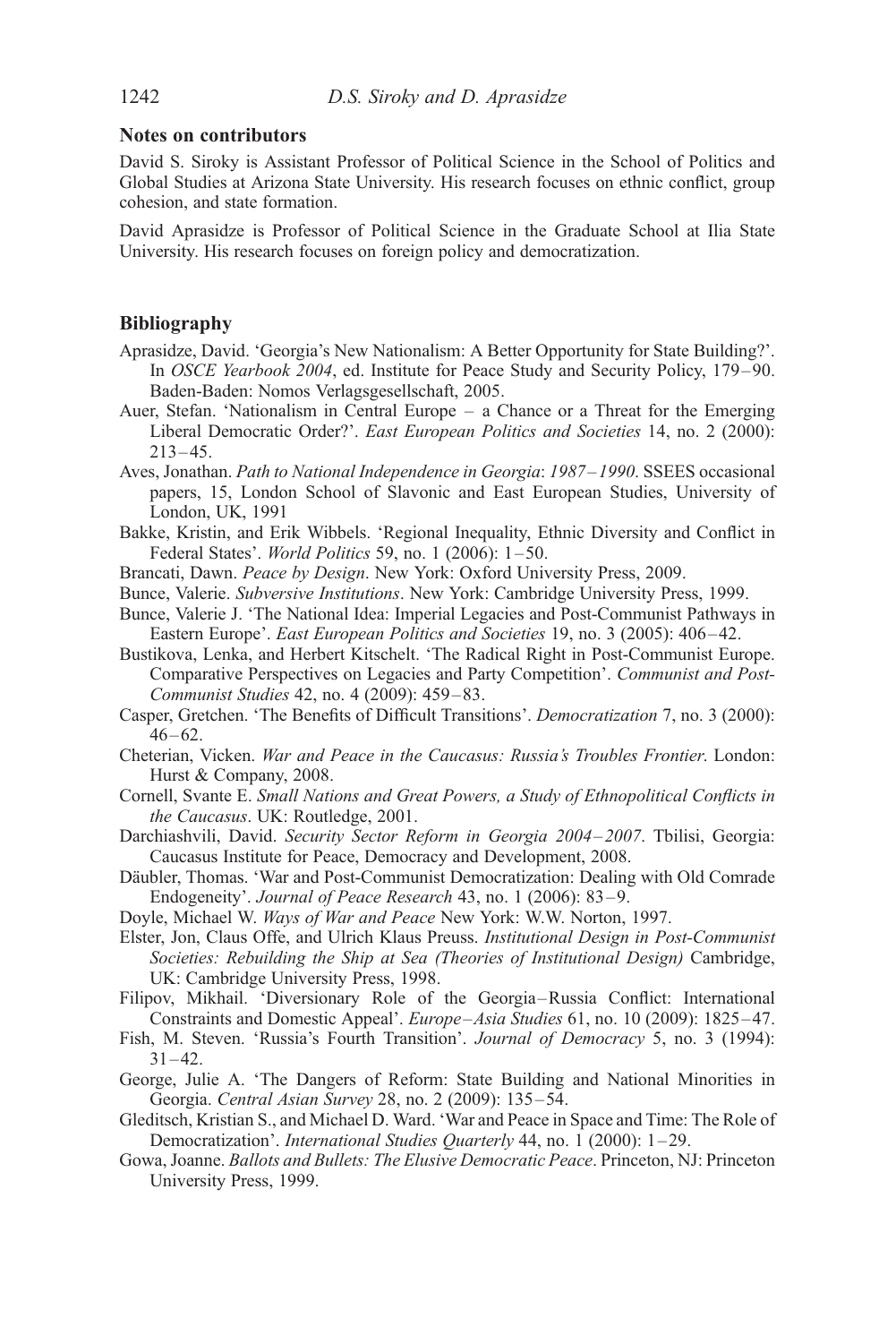- Grzymala-Busse, Anna, and Keith Darden. 'The Great Divide: Precommunist Schooling and Postcommunist Transitions'. World Politics 9, no. 1 (2006): 83 –115.
- Hale, Henry. 'The Double-Edged Sword of Ethnofederalism: Ukraine and the USSR in Comparative Perspective'. Comparative Politics 40, no. 3 (2008): 293 –312.
- Hanf, Theodor, and Ghia Nodia. Georgia Lurching to Democracy. Baden-Baden, Germany: Nomos Verlagsgesellschaft, 2001.
- Hechter, Michael. Containing Nationalism, Oxford: Oxford University Press, 2000.
- Horowitz, Donald. Ethnic Groups in Conflict, University of California Press, 1985.
- Human Rights Watch. 'Georgia: Police Beat Peaceful Protesters for Second Day', August 11, 2007, [http://www.hrw.org/en/news/2007/11/07/georgia-police-beat-peaceful-protesters](http://www.hrw.org/en/news/2007/11/07/georgia-police-beat-peaceful-protesters-second-day)[second-day](http://www.hrw.org/en/news/2007/11/07/georgia-police-beat-peaceful-protesters-second-day) (accessed March 19, 2011).
- Huntington, Samuel. Political Order in Changing Societies New Haven, CT: Yale University Press, 1968.
- Illarionov, Andrei. 'The Russian Leadership Preparation for War 1990–2008'. In The Guns of August 2008: Russia's war against Georgia, eds. Svante E. Cornell and S. Frederick Starr, 49 –84. New York: M.E. Sharpe, 2009.
- International Crisis Group. Georgia: Sliding Towards Authoritarianism? Europe Report no. 189, December 19, 2007. [http://www.crisisgroup.org/en/regions/europe/caucasus/](http://www.crisisgroup.org/en/regions/europe/caucasus/georgia/189-georgia-sliding-towards-authoritarianism.aspx) [georgia/189-georgia-sliding-towards-authoritarianism.aspx](http://www.crisisgroup.org/en/regions/europe/caucasus/georgia/189-georgia-sliding-towards-authoritarianism.aspx) (accessed March 23, 2010).
- Ishiyama, John T. 'Historical Legacies and the Size of the Red Brown Vote in Post Communist Politics'. Communist and Post-Communist Studies 42, no. 4 (2009):  $485 - 504.$
- Jenne, Erin. Ethnic Bargaining: The Paradox of Minority Empowerment. Ithaca, NY: Cornell University Press, 2007.
- Kalyvas, Stathis. 'Ethnic Defection in Civil Wars'. Comparative Political Studies 41, no. 8 (2008): 1043–68.
- King, Charles. 'A Rose among Thorns: Georgia makes Good'. Foreign Affairs 83, no. 2 (2004): 13–18.
- Kitschelt, Herbert, Zdenka Mansfeldova, Radoslaw Markowski, and Gabor Toka. Post-Communist Party Systems: Competition, Representation, and Inter-party Cooperation. Cambridge: Cambridge University Press, 1999.
- Kukhianidze, Alexandre. 'Corruption and Organized Crime in Georgia before and after the 'Rose Revolution'. Central Asian Survey 28, no. 2 (2009): 215 –34.
- Lanskoy, Miriam, and Giorgi Areshidze. 'Georgia's Year of Turmoil'. Journal of Democracy 19, no. 4 (2008): 154-68.
- Linz, Juan, and Alfred Stephan. Problems of Democratic Transition and Consolidation: Southern Europe, South America, and Post-Communist Europe. Baltimore: Johns Hopkins University Press, 1996.
- Lipson, Charles. Reliable Partners: How Democracies Have Made a Separate Peace. Princeton, NJ: Princeton University Press, 2003.
- Losaberidze, David, Konstantine Kandelaki, and Niko Orvelashvili. 'Local Governance in Georgia'. Local Government and Public Service Initiative. [http://lgi.osi.hu/](http://lgi.osi.hu/publications/2001/84/Ch5-Georgia.pdf) [publications/2001/84/Ch5-Georgia.pdf](http://lgi.osi.hu/publications/2001/84/Ch5-Georgia.pdf) (accessed March 22, 2011).
- Mann, Michael. 'The Autonomous Power of the State: Its Origins, Mechanisms, and Results'. European Archive of Sociology 25, no. 2 (1984): 185 –212.
- Mansfield, Edward D., and Jack Snyder. 'Democratization and the Danger of War'. International Security 20, no. 1 (1995): 5–38.
- Mansfield, Edward D., and Jack Snyder. 'Democratization and War'. Foreign Affairs 74, no. 3 (1995): 79 –97.
- Mansfield, Edward D., and Jack Snyder. 'Reply to Thompson and Tucker'. Journal of Conflict Resolution 41, no. 3 (1997): 457 –61.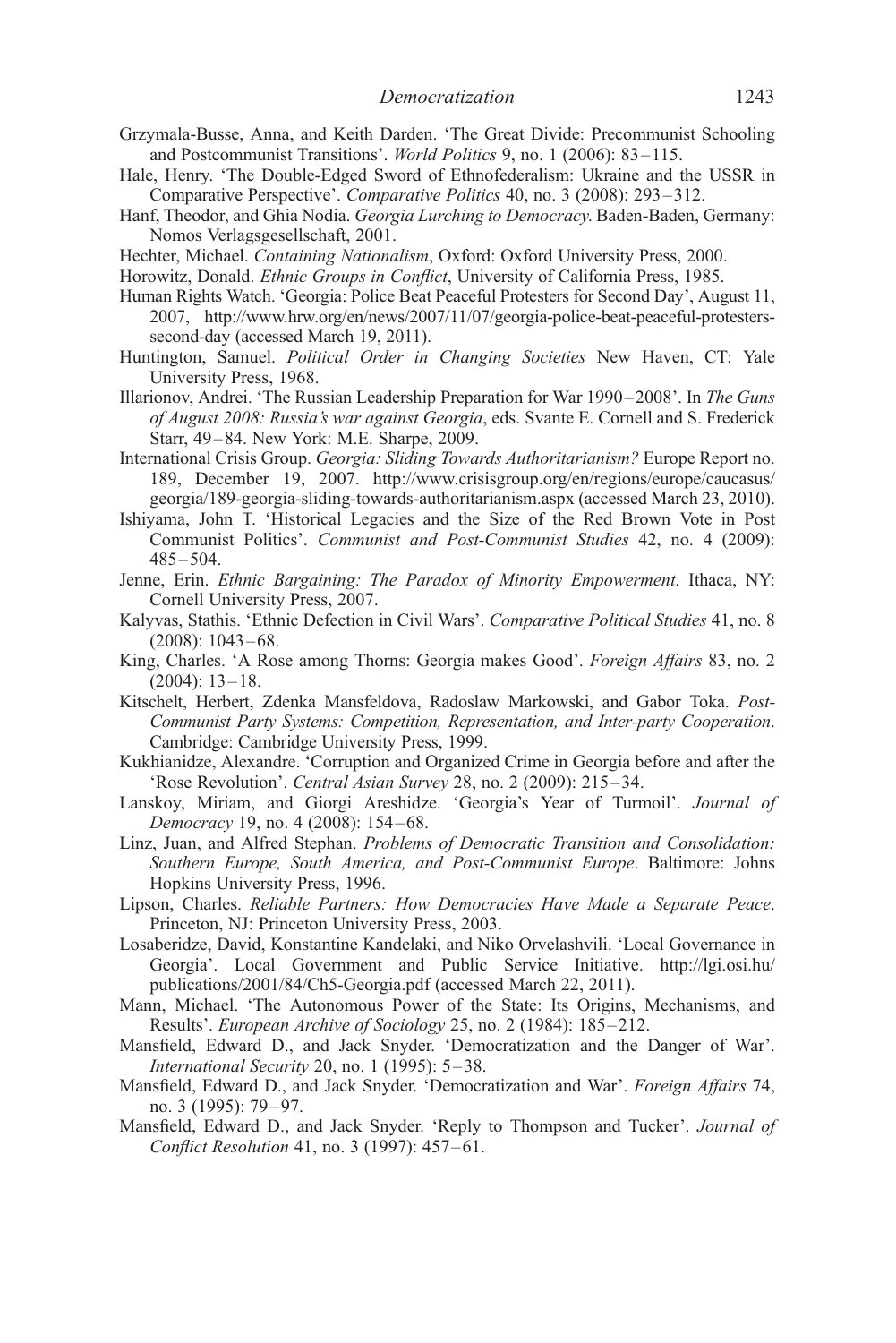- Mansfield, Edward D., and Jack Snyder. 'Democratic Transitions, Institutional Strength, and War'. International Organization 56, no. 2 (2002): 297 –337.
- Mansfield, Edward D., and Jack Snyder. 'Incomplete Democratic Transitions and the Outbreak of Military Disputes'. International Studies Quarterly 46, no. 4 (2002):  $529 - 49.$
- Mansfield, Edward D., and Jack Snyder. Electing to Fight: Why Emerging Democracies Go To War. Cambridge, MA: MIT Press, 2005.
- Marten, Kimberly. Warlords, Sovereignty and State Failure. Chapter Three: Lessons from Post-Soviet Georgia (Saltzman Working Paper No. 12, November 2009).
- McFaul, Michael. 'Transitions from Postcommunism'. Journal of Democracy 16, no. 3  $(2005): 5 - 19.$
- Mitchell, Lincoln A. 'Compromising Democracy: State Building in Saakashvili's Georgia'. Central Asian Survey 28, no. 2 (2009): 171 –83.
- Nodia, Ghia. 'Nationalism and Democracy'. Journal of Democracy 3, no. 4 (1992): 3-21.
- Nodia, Ghia. 'How Different Are Postcommunist Transitions?' Journal of Democracy 7, no. 4 (1996): 15 –29.
- Nodia, Ghia. Civil Society Development in Georgia: Achievements and Challenges. Tbilisi, Georgia: Caucasus Institute for Peace, Democracy and Development, 2005.
- Nodia, Ghia. Georgia: Country Report 2008. Nations in Transit, Freedom House, 2008, [freedomhouse.eu/images/fdh\\_galleries/NIT2008/NT-Georgia-final.pdf](freedomhouse.eu/images/fdh_galleries/NIT2008/NT-Georgia-final.pdf) (accessed March 22, 2011).
- Nodia, Ghia, and Alvaro P. Scholtbach. The Political Landscape of Georgia. Political Parties: Achievements, Challenges and Prospects. Delft, The Netherlands: Eburon, 2006.
- Offe, Claus. Varieties of Transition: The East European and the East German Experience. Cambridge, MA: MIT Press, 1997.
- Oneal, John R., and Russett Bruce. 'The Kantian Peace: The Pacific Benefits of Democracy, Interdependence, and International Organizations'. World Politics 52, no. 1 (1999): 1–37.
- Organski, A.F.K. 'Review of Political Order in Changing Societies,' American Political Science Review 63, no. 3 (1969), 921–2.
- Pop-Eleches, Grigore. 'Historical Legacies and Post-Communist Regime Change'. Journal of Politics 69, no. 4 (2007): 908 –26.
- Przeworski, Adam. 'Institutionalization of Voting Patterns, or Is Mobilization the Source of Decay?'. American Political Science Review 69, no. 1: 49-67.
- Przeworski, Adam, Michael Alvarez, Jose Antonio Cheibub, and Fernando Limongi. 'What Makes Democracy Endure?'. Journal of Democracy 7, no. 1 (1996): 39–55.
- Remmer, Karen L. 'Theoretical Decay and Theoretical Development: The Resurgence of Institutional Analysis'. World Politics, 50, no. 1 (1997): 34 –61.
- Roeder, Philip. 'Soviet Federalism and Ethnic Mobilization'. World Politics 43, no. 2  $(1991): 196 - 232.$
- Roger Petersen. Understanding Ethnic Violence: Fear, Hatred, and Resentment in Twentieth-Century Eastern Europe. Cambridge, UK: Cambridge University Press, 2002.
- Rosato, Sebastian. 'The Flawed Logic of Democratic Peace Theory'. American Political Science Review 97, no. 4 (2003): 585-602.
- Rose, Richard. 'Postcommunism and the Problem of Trust'. Journal of Democracy 5, no. 3 (1994): 18–30.
- Russett, Bruce. Grasping the Democratic Peace. Princeton, NJ: Princeton University Press, 1993.
- Saakashvili, Mikheil. Inaugural Speech, Tbilisi, Georgia, 4 January 2004.